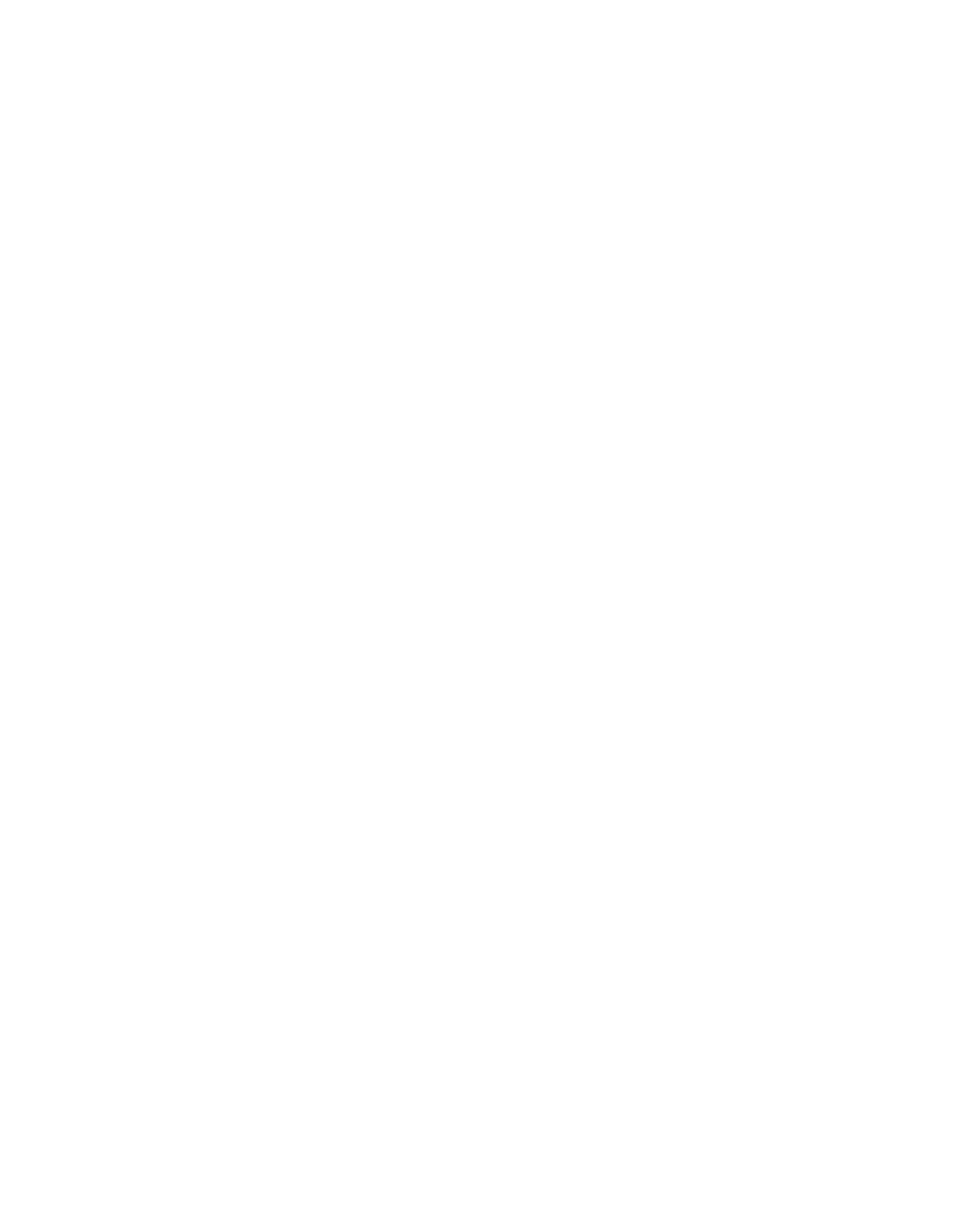# Contact Information

| Use this sheet to record important names and contact information. |  |  |  |  |
|-------------------------------------------------------------------|--|--|--|--|
| <b>CP&amp;P</b> Caseworker                                        |  |  |  |  |
|                                                                   |  |  |  |  |
| <b>CP&amp;P</b> Supervisor                                        |  |  |  |  |
|                                                                   |  |  |  |  |
| My Lawyer                                                         |  |  |  |  |
|                                                                   |  |  |  |  |
| My Child's Law Guardian                                           |  |  |  |  |
|                                                                   |  |  |  |  |
| <b>Other Social Workers/Treatment Professionals</b>               |  |  |  |  |
|                                                                   |  |  |  |  |
|                                                                   |  |  |  |  |
|                                                                   |  |  |  |  |
| <b>Hearing Dates and Other Notes</b>                              |  |  |  |  |
|                                                                   |  |  |  |  |
|                                                                   |  |  |  |  |
|                                                                   |  |  |  |  |
|                                                                   |  |  |  |  |
|                                                                   |  |  |  |  |
|                                                                   |  |  |  |  |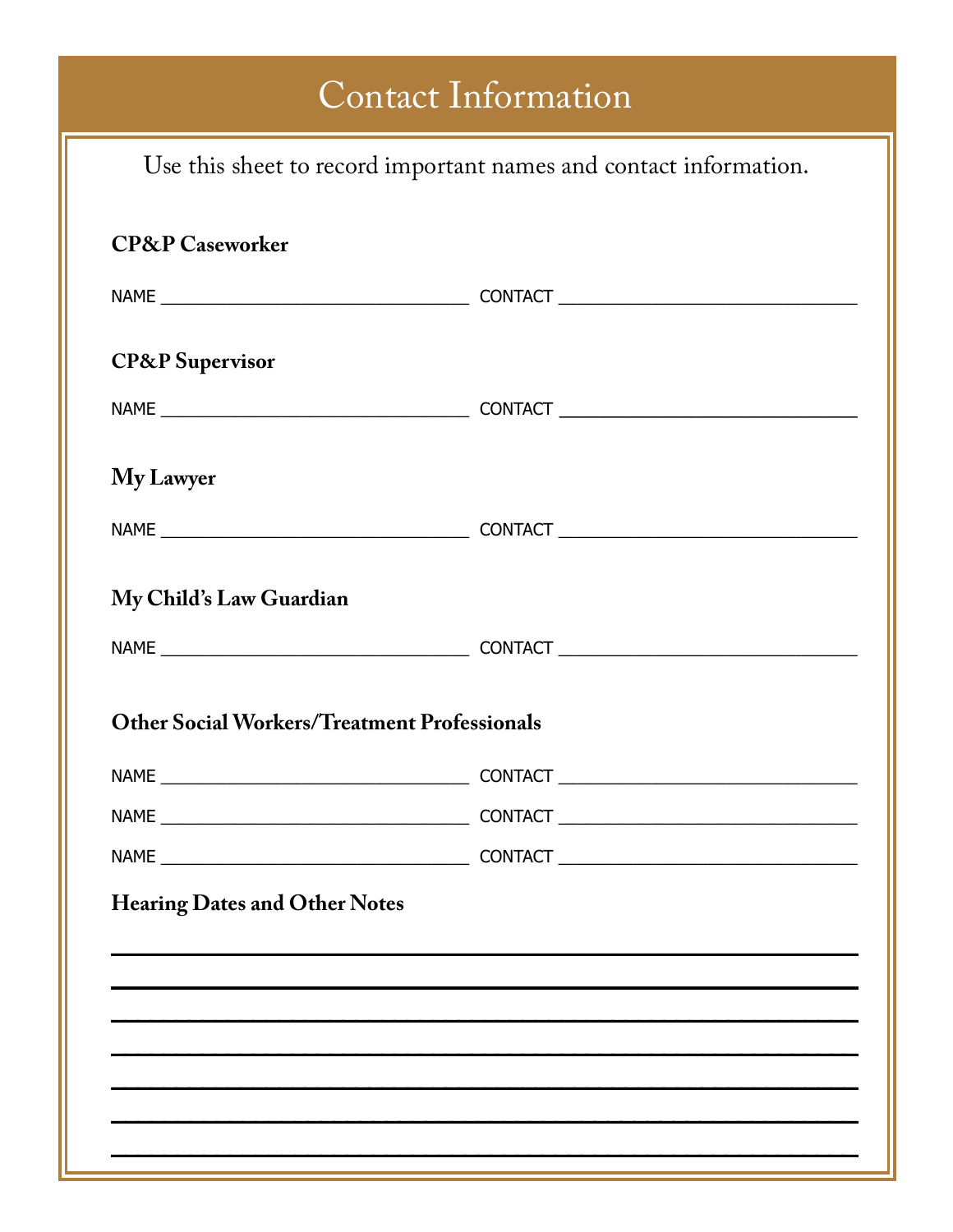# *Dear Parent,*



This handbook was created by The Department of Children and Families to help families involved with Child Protection and Permanency (CP&P) whose children have been placed in foster care. Families need to know why children have been removed from their parents' care, what to expect when this happens, and how and when their children can return home.

Because your child is now in placement, it is critically important for you to understand what will happen next, what you can expect from CP&P and the Family Court, and what they will expect of you.

This handbook was written to answer some of the questions that parents ask. It can help to guide the work we will face together in the coming months so that your children can return home safely. However, reading this handbook should not take the place of paying careful attention to the specific details, timelines, and requirements of your own unique family situation.

As difficult a time as this may be, it helps to know that CP&P' primary goal is to safely return children to their family as quickly as possible. **But time is very important!** By state and federal law, children cannot stay too long in foster care before CP&P is required to make sure they are living in a permanent home. Raising your child is the most important thing you can do. There will be challenges ahead, but you can meet those challenges successfully with help from CP&P and other supports. Take a deep breath, and remember that reading this handbook is a good way to start preparing for the things you need to do to bring your child back home.

There is a lot of information in this handbook. The table of contents on the next page will give you an idea of the kinds of questions answered in the handbook. There is also a page with definitions of some important terms that may not be clear to you. **There is very important resource information at the end of the book, including services, helplines and contact numbers for CP&P offices and Family Courts.** You may want to look over the whole handbook and then carefully re-read sections that apply to your own situation.

Talking with your caseworkers and the other professionals helping your family is very important! If you have questions about information in this handbook, please call your CP&P caseworker or your lawyer. If you cannot reach your caseworker, ask for his or her supervisor.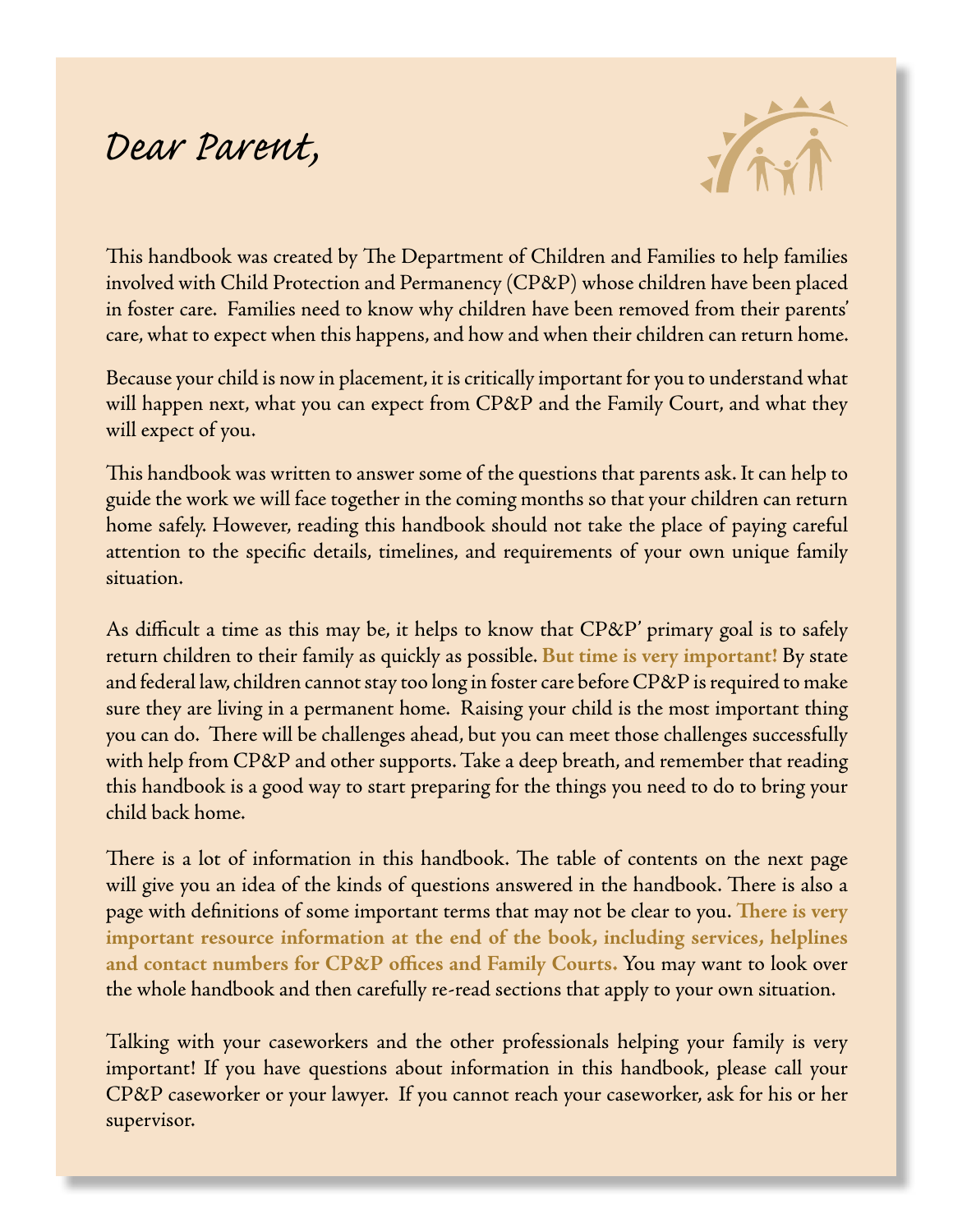# Table of Contents

|                     | $\mathcal{D}_{\mathcal{L}}$ |
|---------------------|-----------------------------|
| Questions & Answers |                             |
|                     |                             |
|                     |                             |

Who will be working with my family?..........................................................................

7

## Understanding the Process

## Reunification - Bringing My Child Home

| When will CP&P recommend to the Family Court that my child can come home? 13 |  |
|------------------------------------------------------------------------------|--|
|                                                                              |  |

## When Reunification Cannot Be Achieved

| What is the difference between Adoption and Kinship Legal Guardianship?  | -14  |
|--------------------------------------------------------------------------|------|
|                                                                          | 14   |
|                                                                          | 14   |
|                                                                          | 15   |
| What happens when CP&P files a Termination of Parental Rights Complaint? | 15   |
|                                                                          | 16   |
|                                                                          | - 16 |
|                                                                          |      |
|                                                                          |      |

## Use your Resources!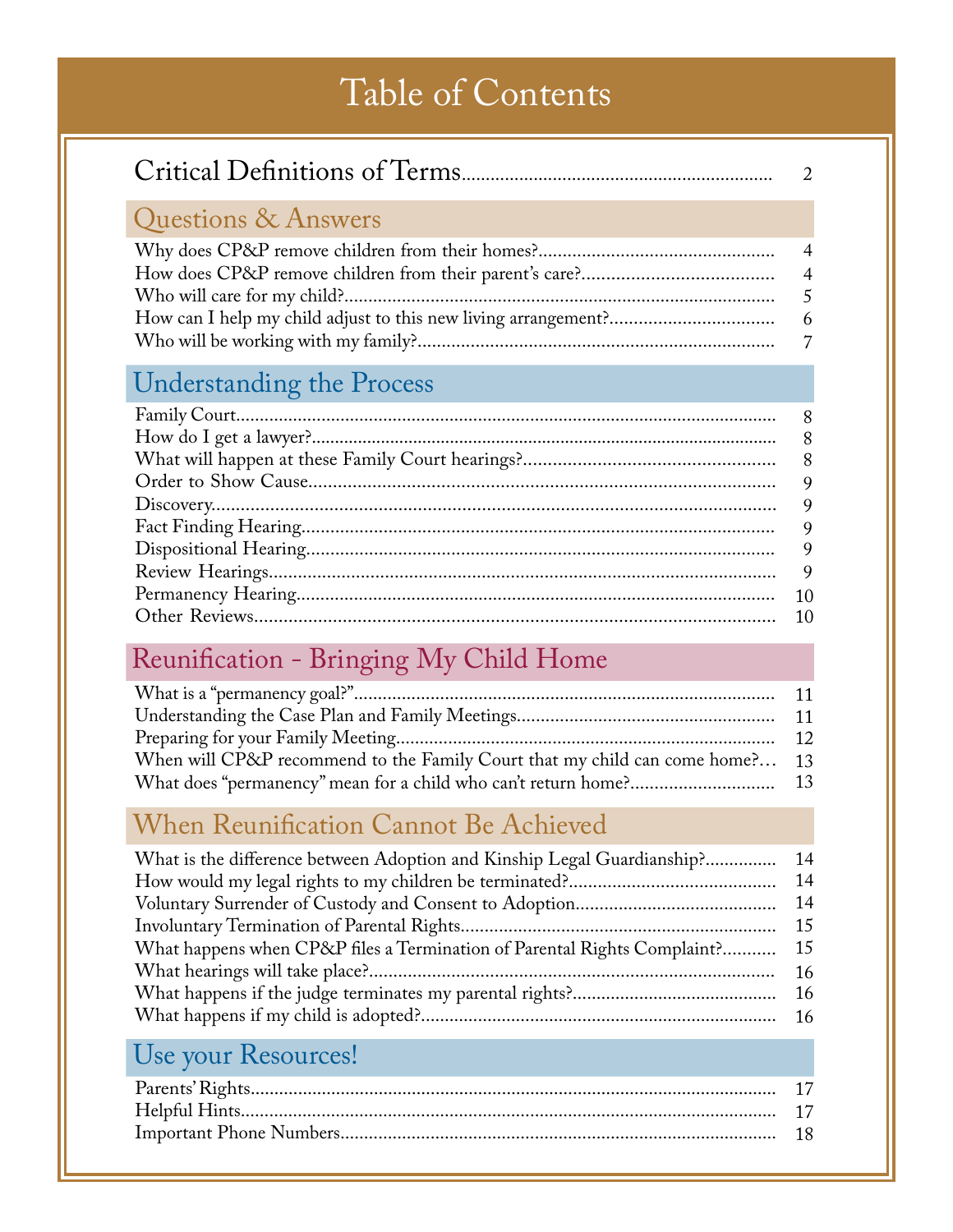*Some terms in this handbook may be new to you. It is important that you understand the words and actions taken by CP&P and the Family Court. If you have questions or do not understand something, it is very important that you ask your caseworker or lawyer to explain it to you.* 

**The Adoption and Safe Families Act (ASFA)** is the name of both the Federal and State Law that limits the time children may spend in foster care. If your child has been in foster care for 15 or more of the last 22 months, CP&P is required to file a termination of parental rights action so your child can be adopted. ASFA focuses on three primary objectives for all children whose families become involved with the child welfare system: SAFETY, WELL-BEING (for example, health and education), and PERMANENCY (a legal relationship with one family that will raise the child to adulthood).

**Concurrent Permanency Planning.** In order to meet legal timeframes that limit the time children spend in foster care, CP&P is required to develop a backup or concurrent plan. This process of having a primary goal (return home) and a backup goal (another permanent family) is called "concurrent planning." CP&P will work to decide a backup plan very early in your child's placement, as a safety net. Having two plans means less moving and disruption for your child if he or she cannot come home.

**CP&P** stands for the Division of Child Protection and Permanency. CP&P is New Jersey's public child protection/child welfare agency. CP&P is part of the Department of Children and Families (DCF). DCF was created to serve and safeguard vulnerable children and families in the state. CP&P's efforts are directed towards keeping children safe and making sure they are well cared for.

**CP&P Caseworker.** Every child and family involved with CP&P is assigned a caseworker. It is the caseworker's job to work with your family to make sure that your child does not remain in foster care. They do this by meeting with you to identify what type of help you and your child need. Caseworkers are responsible both for arranging for the needed services for your family and for checking and reporting your progress to the Family Court. If your child remains in foster care for a year and significant progress in changing your circumstances is not made, it is likely that adoption will be considered for your child.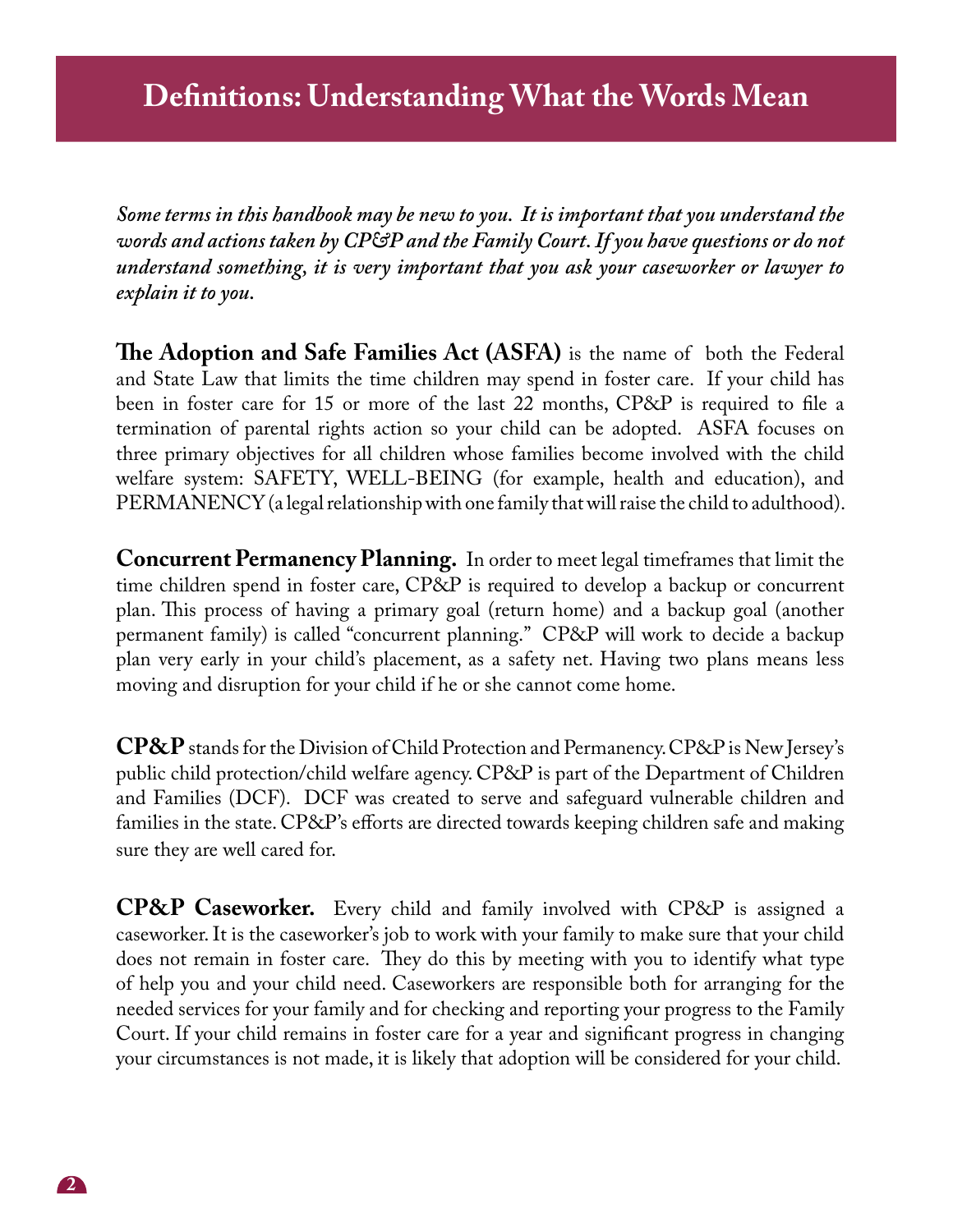**Foster Care.** Children are placed in foster care when they cannot safely live at home. Foster care includes placement with already-licensed foster families and/or relative/kin families that will become licensed.

**Permanency.** Children require stability and consistency of care from at least one person who provides for their emotional and physical needs. Federal law sets a time limit on the amount of time children are to remain in foster care without a permanent family. The law says that if your child has been in foster care for 15 of the last 22 months, CP&P must file court papers to terminate your parental rights and place your children with a family who will adopt them. There are some exceptions that allow CP&P to file to terminate parental rights sooner than 15 months. There are also some situations where CP&P would not act to terminate a parent's rights. These exceptions are always made with the child's best interests in mind. (Refer to Pages 13-15 to understand these exceptions.)

**Permanency Goal.** All children need the security of growing up in a permanent family. The permanency goal defines the plan for how this is to be accomplished. The permanency goal for most children coming into the foster care system is to return home, and every effort must be made both by families and CP&P to make this happen. (Refer to Page 7.) However, it is equally important to have a well-thought-out backup goal, in case your child cannot return home. When children are in temporary foster care, they need to be living with a family who will not only work towards their return home, but will also be willing to adopt them if they cannot return to their parents' care. Kinship Legal Guardianship (KLG) may also be considered when children are placed with relatives, but only after adoption has been ruled out as the best plan. (Refer to Page 14 for a discussion of KLG.)

**Safety.** The law states that in most cases, CP&P must try to prevent the removal of your child from your care. If it is determined that removal is necessary, CP&P must then help you to resolve the problems that led to your child's placement so he or she can return home. However, the primary and over-riding concern in every case situation is your child's safety.

**Well-being.** Children's needs - physical health, mental health, developmental and educational – must be taken care of, whether the child is at home or in foster care.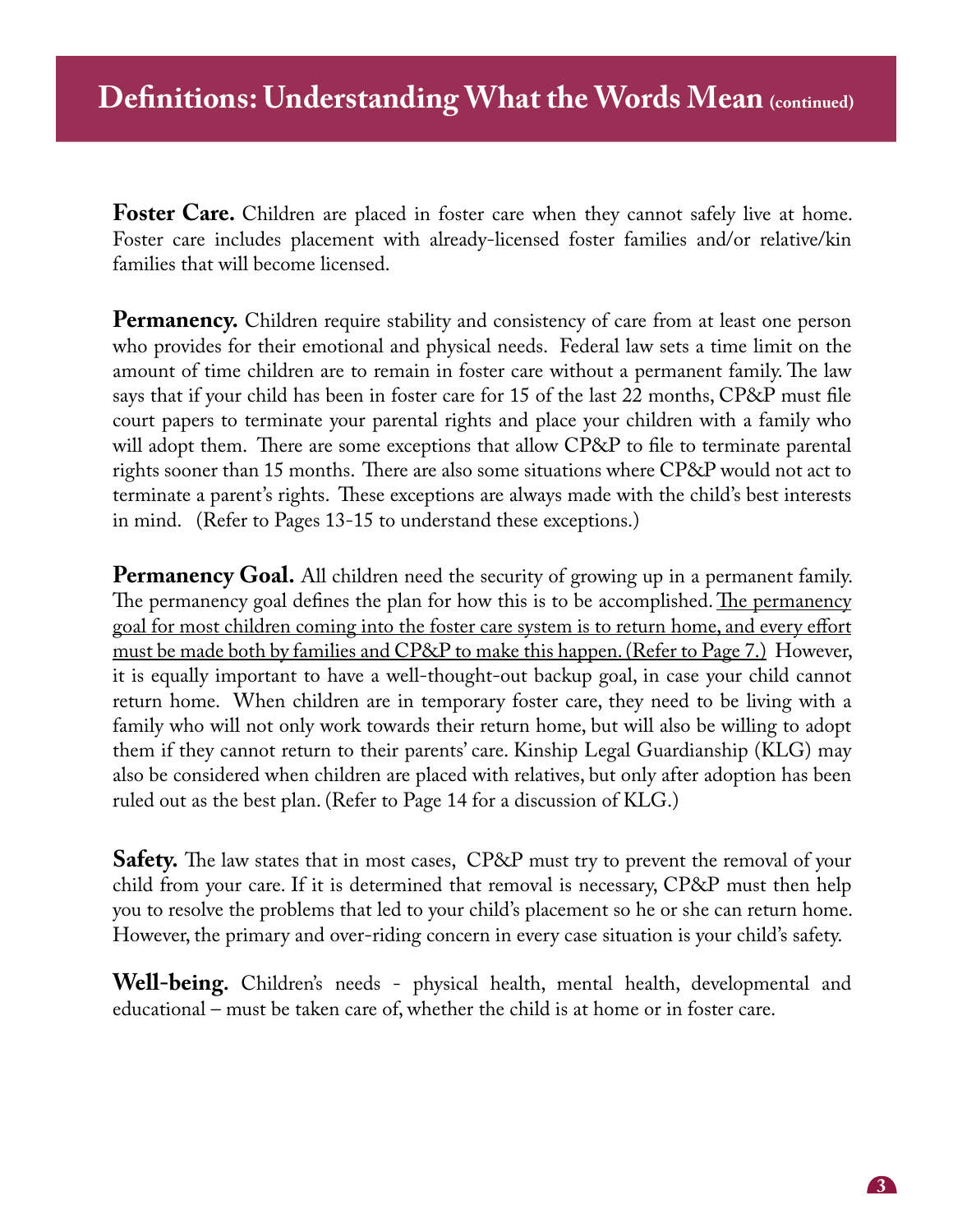# **Questions & Answers**



## Why does CP&P remove children from their homes?

CP&P removes children from their homes ONLY when there is serious concern about their safety. All removals are quickly reviewed by the Family Court to make sure that this is the case. When CP&P receives a report of child abuse alleging that a child is not being cared for, and/or that a child is being physically, sexually, or emotionally harmed, or is at imminent (immediate) risk of harm, a caseworker is assigned to look into the situation. If it is determined that the child or children cannot remain at home safely, CP&P must remove the child or children.

## **By Law CP&P Must:**

- **Investigate all reports of alleged abuse or neglect**
- **Provide services to try and keep families together safely when possible**
- **Remove children from their home only when it is necessary to protect them**
- **Provide services to reunify families as soon as possible**

## How does CP&P remove children from their parent's care?

**There are two ways in which CP&P can remove children from their home:**

**1 with an order from the Family Court**

## **without a court order in situations of immediate (imminent) danger to 2 the child**

When CP&P believes your child's safety, health, or welfare is threatened, the caseworker must try to arrange a meeting with you, so that together you can work out a solution which does not require your child's removal from home. However, if this cannot be done, CP&P will file legal papers called a Complaint and Order to Show Cause with the Family Court, stating what they believe to be the facts of the situation. The court will quickly schedule a hearing to review both sides, and make the decision on whether your child can stay home safely or will need to be placed in foster care. The CP&P caseworker will notify you of the court hearing and must give you copies of the papers filed with the court.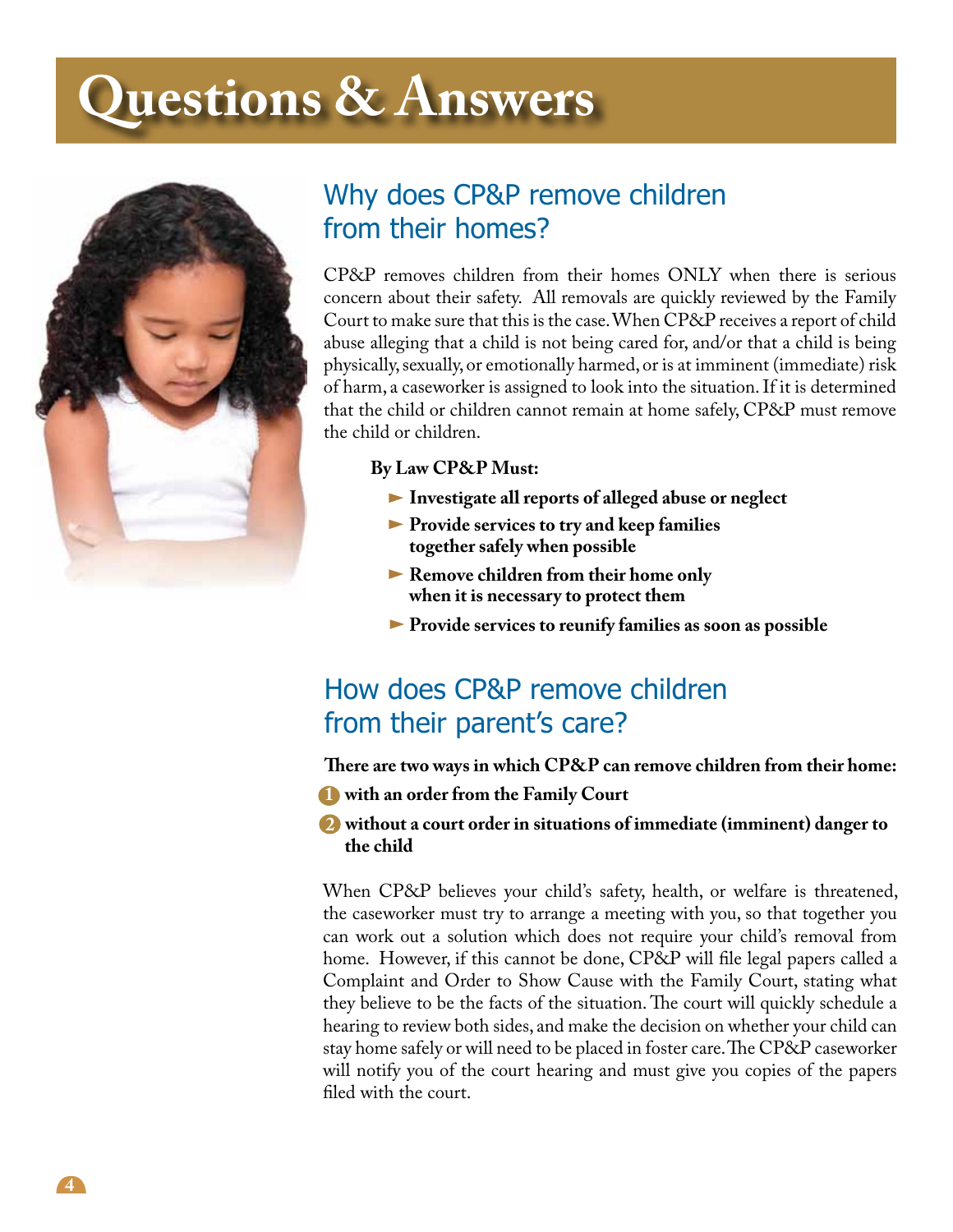# **Questions & Answers**



If your child was removed from your care on an emergency basis, the CP&P caseworker should have given you (or have left, if you were not home), a Notice of Removal advising you of the date, location and time of a court hearing. This hearing takes place on the second business day following the removal. CP&P must file a complaint with the court stating how your child was neglected and/or abused. CP&P staff will request to meet with you within 72 hours (3 days) of the emergency removal. This meeting might happen at the court hearing, or be scheduled shortly after. The purpose of this meeting is to involve your family in the discussion about what needs to be done for your child to return home safely, to talk about family members who might be able to care for your child, and to set up visits. If only a brief meeting is held at this time, a longer meeting, (at which issues can be thoroughly discussed) will be scheduled.

## Who will care for my child?

You have an important role in helping CP&P decide where to place your child. When possible, your caseworker will try to place your child with a family member or good friend who knows your child and family. You will want to talk to your child's CP&P caseworker about family members or friends who have a close relationship with your child and who might be able to care for him or her. CP&P needs to know information about both parents' families. The caseworker will need the names, addresses and phone numbers of all family members or friends who can be considered. Safety checks must be completed before your child can be placed with a family you have identified, though this can be done very quickly. Even though you may be embarrassed about your family knowing your situation, it is important to put your child first and consider where he or she will be most comfortable. Every effort will be made to bring your child home quickly and safely. If for any reason your child cannot come home, you will know that you played a role in choosing the family that will take good care of him or her.

It may not always be possible for your child to be placed with someone he or she knows. If they cannot, your child will most likely be living with a licensed foster family. CP&P is obligated to try hard to place your child in your community, so that visitation can be frequent and disruptions in your child's life are limited. CP&P tries hard to place brothers and sisters together, though this is not always possible.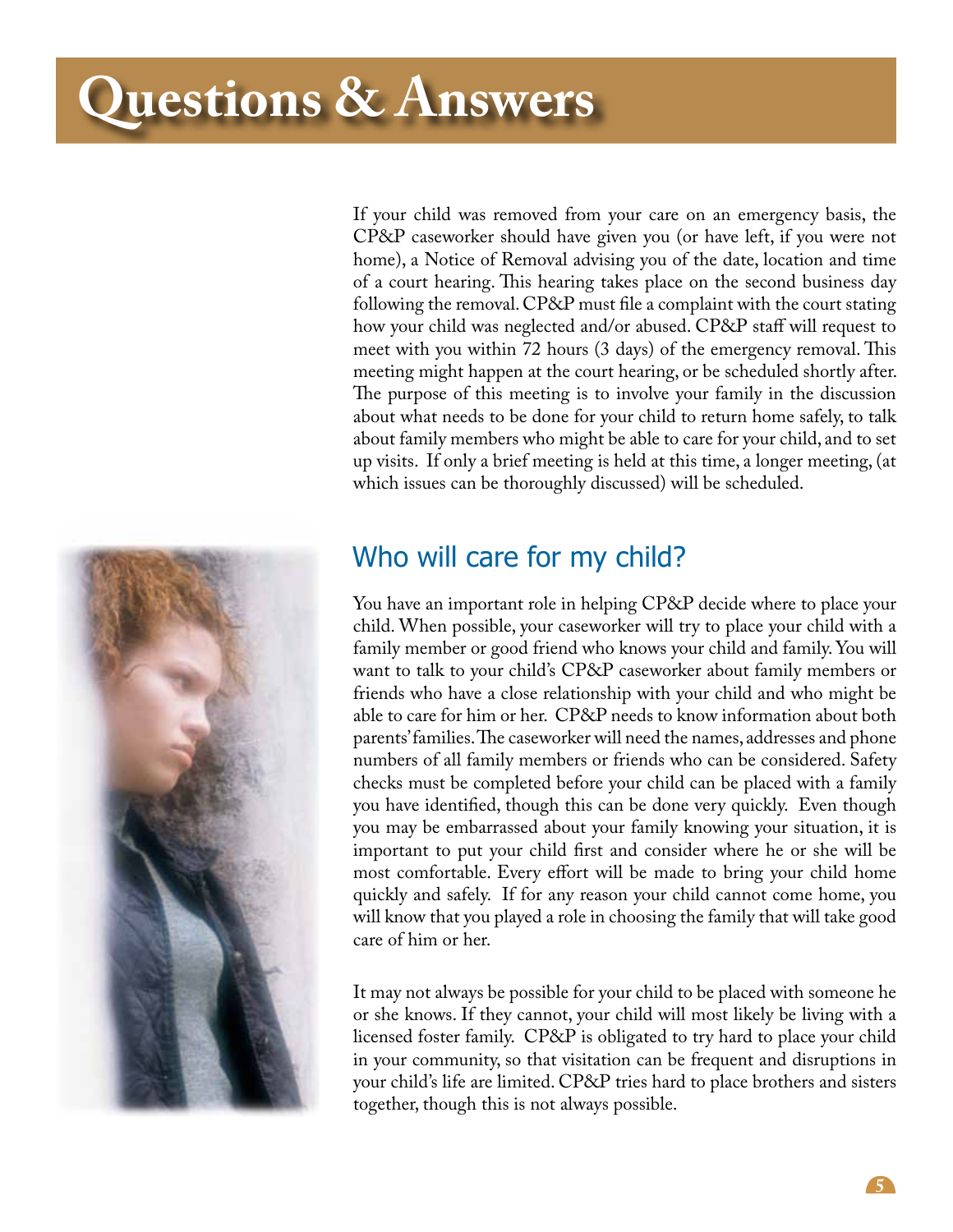# **Questions & Answers**

How can I help my child adjust to this new living arrangement?

*The most important way you can help your child is by visiting him or her.*



Your visiting plan will be decided during your meetings with your caseworker or by a judge in Family Court. **You CAN and SHOULD visit with your child as often as possible according to the plan.** Ask to attend medical appointments, school activities and meetings, and other important events in your child's life. Even though your child is not living with you, you have the right to make important decisions regarding his or her health and education. The length, location, and circumstances of your visits will depend upon both your situation and your child's needs. Try not to let anger or discomfort with these arrangements keep you from visiting your child. If you must miss a visit, call before the scheduled time to explain why you can't make it, and ask to reschedule. Talk to your CP&P caseworker if you have questions or concerns about your visiting plan, or if you would like to make changes to it. If you cannot agree, ask to speak with the supervisor. Also, if you need transportation assistance in order to visit your child, your caseworker can help you get it. Remember that your child wants to see you and know that you care about him or her, so even if it's difficult, **KEEP VISITING!**

## **You can also help your child adjust by SHARING INFORMATION about their needs, likes, and dislikes.**

It is important that the people caring for your child understand your child's personality, favorite foods, bedtime routine, special needs, and likes or dislikes. This will help them make your child feel more comfortable and secure. Ask if you can talk to them directly either in person or on the phone or write down this information and give it to your caseworker. Foster parents are important not only in caring for your child, but in helping to achieve his or her return home. They have been trained to understand that this is one of their duties as a temporary caregiver for your child.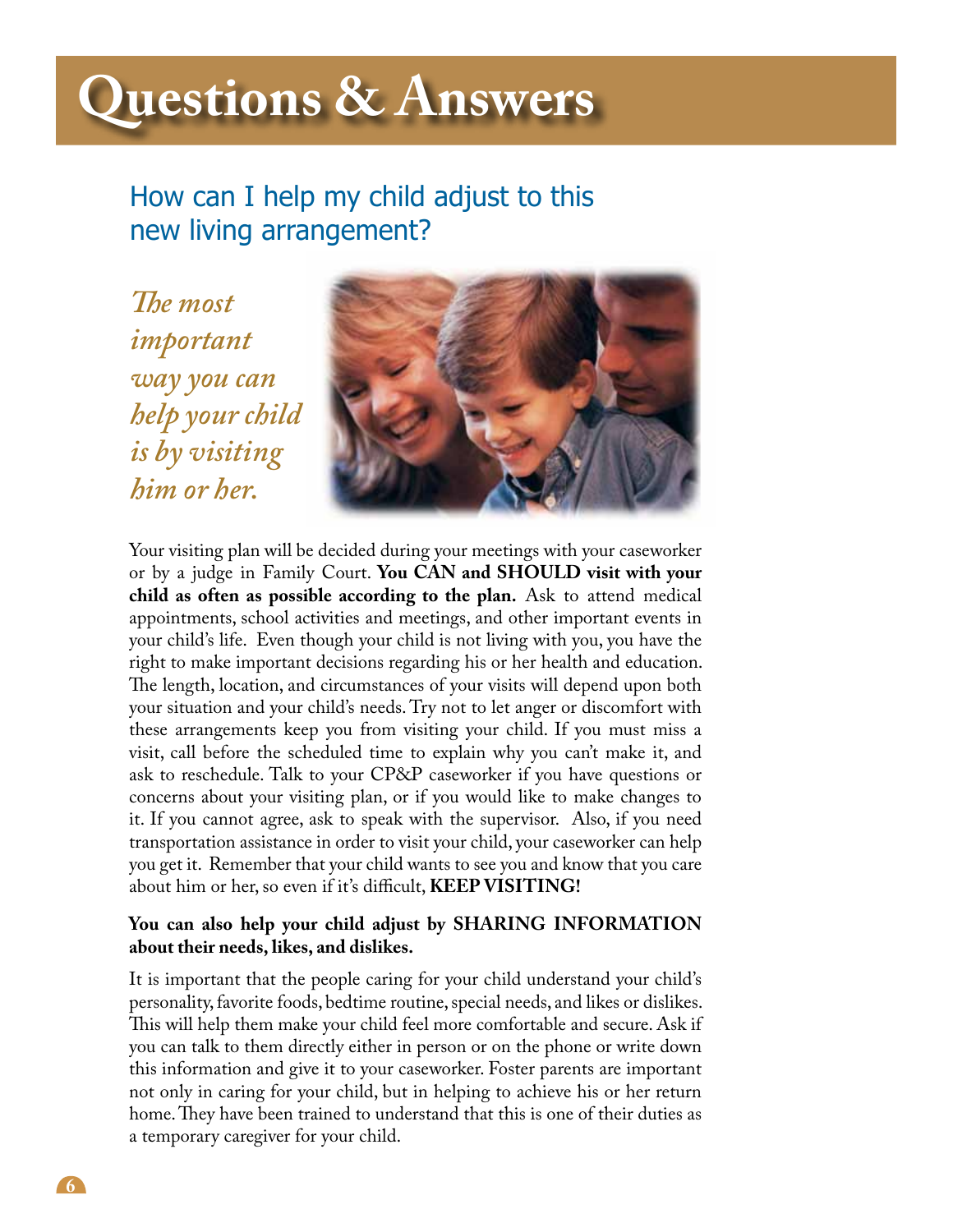## Who will be working with my family?

*Now that your child has been placed in foster care, you will begin working with a number of different people. Your main point of contact is your CP&P caseworker. If you cannot reach your worker within a reasonable amount of time always ask for the Supervisor, Casework Supervisor or Local Office Manager. Important contact numbers for CP&P staff can be found at the end of this guide.* 

**It is your CP&P caseworker's** responsibility to identify and schedule services that will help you to change the conditions that caused your child to be removed from your care. You and your caseworker will complete a document called the Case Plan. Together, you will list clearly what needs to change, what services are needed to make that happen, what results are expected, and when these results are expected to occur. Your caseworker arranges your visits with your child or children, and visits your children in their foster home to make sure they are being well cared for. He or she sets up Family Meetings, and discusses your progress towards meeting the goals in your Case Plan, as well as reports your progress to the Family Court.

## *Other people who may be working with your family include:*

- **Lawyers:** You may hire your own attorney to represent you. If it is determined that you cannot afford an attorney, a lawyer known as a "public defender will be appointed to represent you. Your child will have a lawyer known as a law guardian looking out for his best interests." Make sure you know the name and phone number of both your lawyer and your child's law guardian. (See information pages at the end of the guide.) If you don't, ask your caseworker to get it for you. CP&P also has a lawyer who is called the Deputy Attorney General.
- **Judges:** The judge from Family Court will be making decisions during court hearings about your child and family. It is essential that you attend all court hearings so that your views can be heard, and you can hear what is being said in court by others.
- **Other Social Service Agencies:** You may be working with staff members from community social service agencies as part of your Case Plan. Your child's visits with you may be handled by one of these agencies. CP&P has contracts with agencies that help families whose children are in foster care to meet Case Plan goals and to bring their children back home safely. You will find that the staff from these agencies can be a tremendous help in working with you to do so.
- **Court Appointed Special Advocates (CASA):** Some Family Courts have volunteers that also help families to meet the goal of reuniting with their children.
- **Foster Parents:** Foster parents are people who have been trained and licensed to care for children who have been removed from their family homes. If your child has been placed by CP&P into the care of a relative or family friend, this is called "relative/kinship care". All homes in which children are placed by CP&P must be licensed. **Children cannot remain with relatives or family friends that do not or cannot become licensed.** Licensing is based on many conditions, including criminal history and child abuse record checks.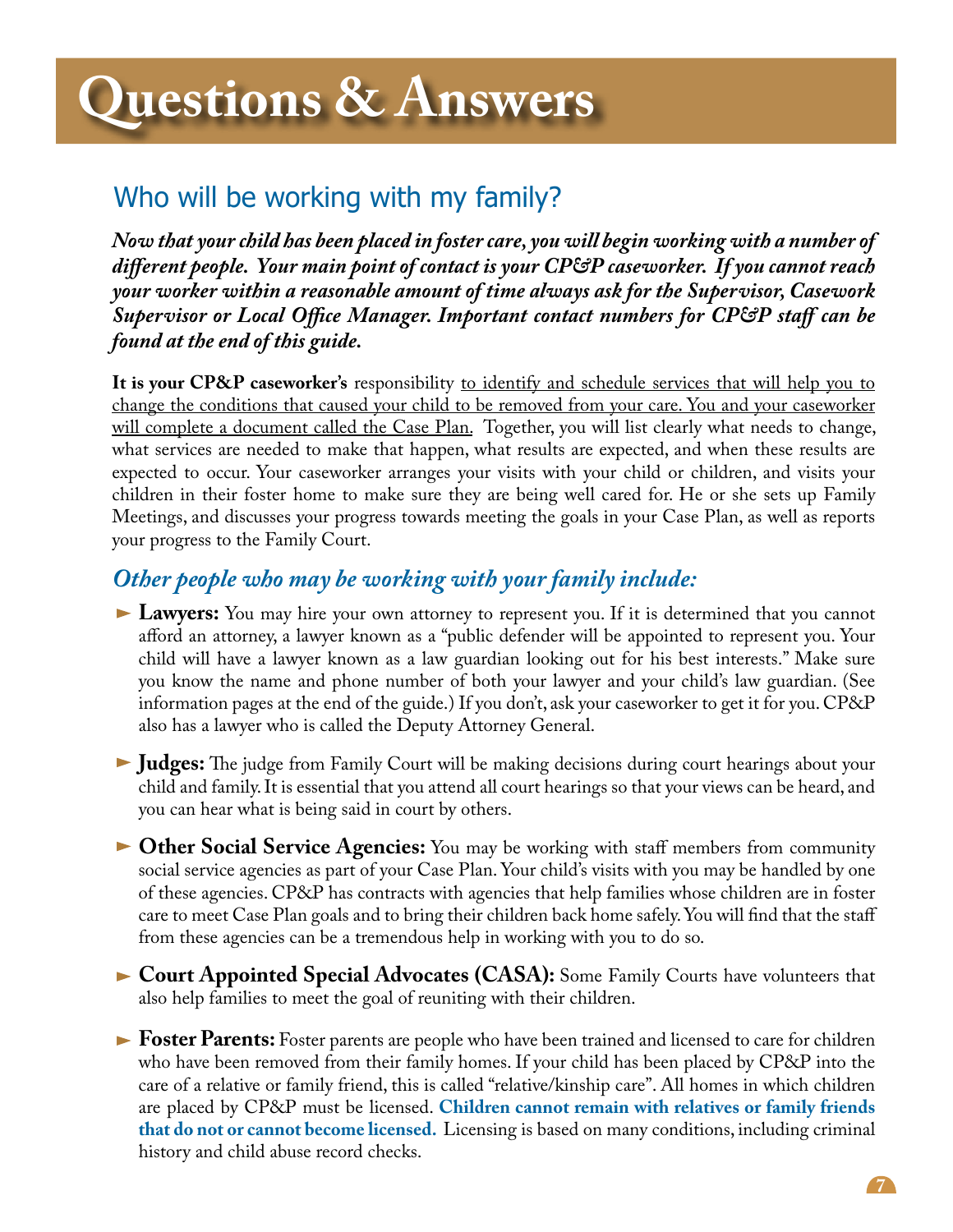# **Understanding the Process**



## The Family Court

All the cases of children removed from their home by CP&P for safety reasons are under the review of the Family Court. You need to go to ALL court hearings because a judge will be making decisions about your family, and you have the right to tell the judge your point-of view.

**If you miss a hearing, decisions will still be made about your family, but the judge may only hear from CP&P and the lawyer appointed to represent your child (called a "law guardian"). During the time you are involved with CP&P, you will need to attend several court hearings.** 

## How do I get a lawyer?

If you cannot afford a lawyer, you must complete forms at the courthouse to request representation from the Office of the Public Defender's Parental Representation Unit. If you qualify, a lawyer will be assigned to you. If you can afford to hire a lawyer, you can contact your county's Bar Association for the names of lawyers who specialize in family law. (See page 18.)

## What will happen at these Family Court hearings?

The following is a quick overview of the hearings you will most likely need to attend and the timeline they will likely follow. This should not replace your careful attention to the specific dates and timelines of your own case. This is a complicated process so if anything is not clear to you, ask either your lawyer or your caseworker to explain. You will be notified by the Family Court of every hearing you need to attend. You must supply your current mailing address to be sure that you are notified of hearings. Your CP&P worker should also tell you when a hearing is scheduled and can help arrange for transportation if you need it. You should plan to attend court hearings on an ongoing basis. You should always know the date of your next hearing, and make sure that you stay in touch with your lawyer, so he or she knows what you want and can represent you well. If it seems you've been waiting a long time to find out about your next hearing, call your lawyer or your CP&P worker. Your lawyer will speak for you at the court hearings, but the judge will listen to you directly as well, and make sure you understand everything that is being said and ordered.

The information presented in this section is designed to help prepare you for your hearings in Family Court.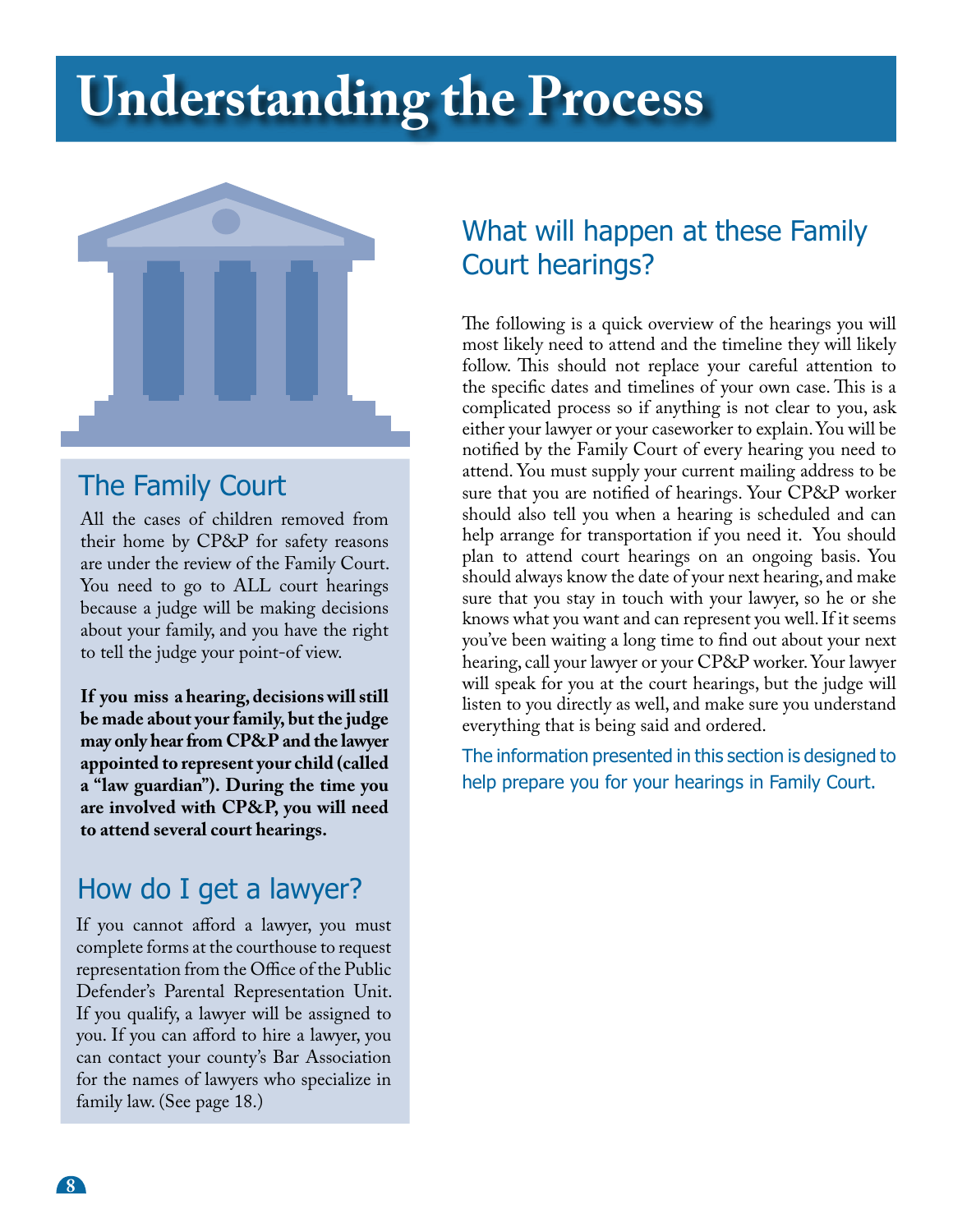# **Understanding the Process**



## **Family Court Hearings**

## **First Court Hearing (Order to Show Cause)**

There will be a brief initial hearing called the "Return of the Order to Show Cause" either when CP&P has already removed your child on an emergency basis or when CP&P seeks to remove your child. You will be told about this hearing by the CP&P caseworker. At this hearing the judge will decide whether or not your child needs to remain in out-of-home placement. If you believe your child can be safe in your care, you should present that information to the judge. If the judge decides that your child cannot immediately return home safely, it is very important to suggest relatives and/or friends who could safely care for your child.

## **Discovery**

After your first appearance in Family Court, the judge will order that information including assessments and evaluations of your family's situation be provided to the court. This will help the judge decide if you have abused or neglected your children, and what would be the best temporary plan for them. Your lawyer is allowed to review the CP&P file, as well as all reports and evaluations.

## **Fact Finding Hearing**

Once all reports have been provided to the court, a formal hearing is held to determine if the allegations (charges) made by CP&P are true. Lawyers for CP&P will present witnesses and documents to support their position, while your lawyer has the right to present your view and defend against what CP&P says. Your child's Law Guardian will also make recommendations during the hearing, based on interviews with your child and an assessment of his or her needs. The judge will consider all the evidence presented and make a decision regarding whether you have abused or neglected your child. If the judge finds that you abused or neglected your child, a Dispositional Hearing will be scheduled.

## **Dispositional Hearing**

This hearing often takes place immediately following the Fact Finding Hearing. At this hearing the judge will order both you and CP&P to take certain actions to address the problems that the court believes caused the abuse or neglect of your child. This will likely include CP&P arranging for you to receive services which may include drug or alcohol treatment, family counseling, parenting skills classes or other services to help you resolve identified problems. If either you or CP&P does not agree with the judge's order, an appeal can be made within 45 days.

## **Review Hearings**

Once a plan for service is established, the judge will review progress in meeting the goals of the plan. This occurs at a Review Hearing. CP&P and the Law Guardian will continue to report to the court both CP&P' and your progress in complying with the judge's orders. **It is important for you to follow up with all of the steps ordered by the court and let the judge know if you are having problems getting services or if these have not been arranged for you.** The judge also may issue new orders at these hearings. When the judge decides that your child can safely return home, he or she will order the child's return. Even after your child is returned home, the court may order that you continue to receive services and supports for an additional period of time to make sure that the changes that have been made are permanent and that you are providing a safe and stable home for your family. In addition to the court review hearings, there are a number of other formal reviews you need to be aware of and participate in.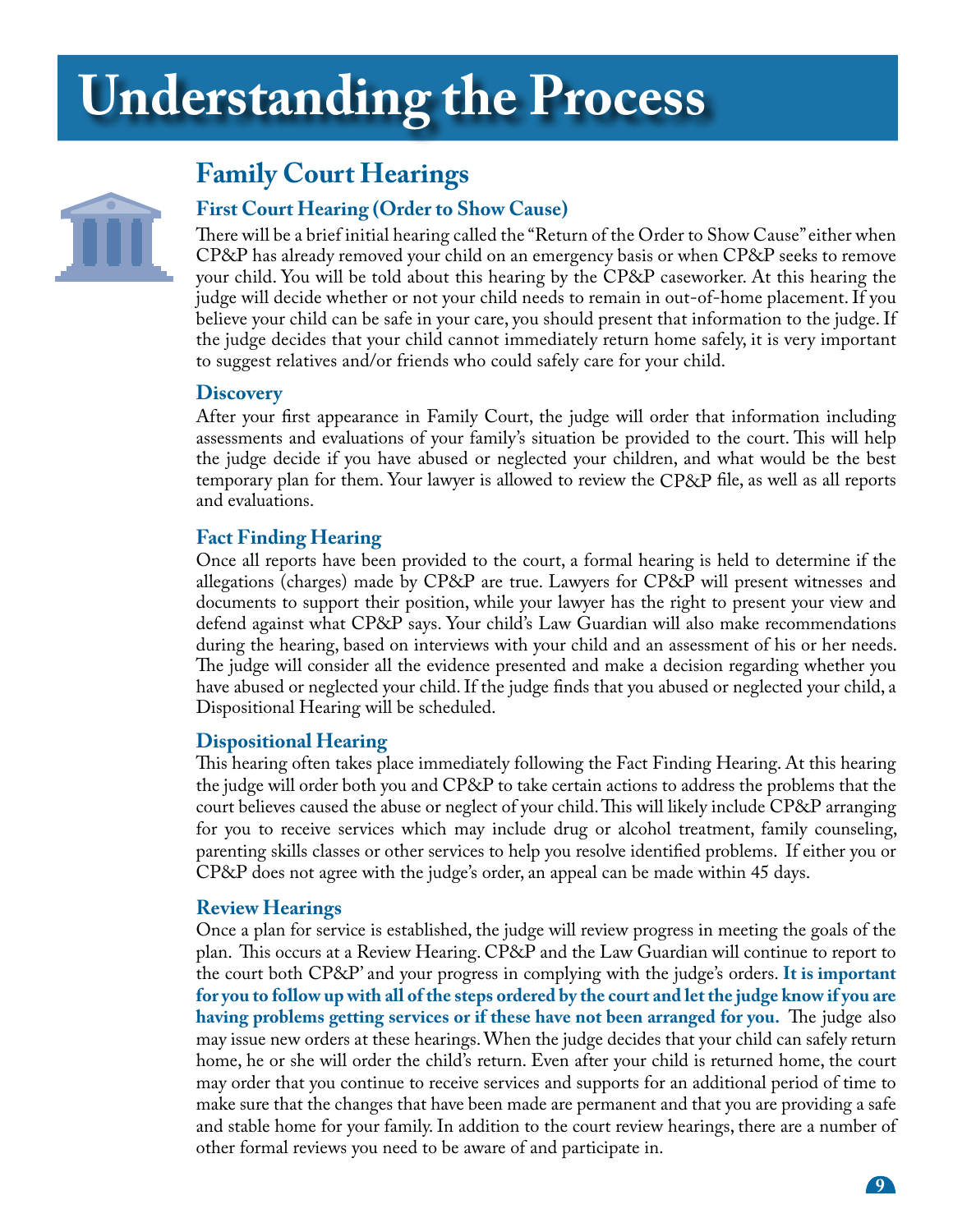# **Understanding the Process**



## **Permanency Hearing**

If your child still remains in foster/relative care after one year, the Family Court will hold a Permanency Hearing, which is required by law. Sometimes, based on an earlier case history that shows very serious safety risks, the judge will decide that CP&P should not try to return a child home. In these relatively rare situations, a Permanency Hearing will be held much sooner than a year. At the Permanency Hearing, CP&P will be required to present a plan for your child's permanent living situation, and the judge will decide whether to approve or deny that plan.

CP&P can recommend any of the following:

- Returning your child to you in the near future
- Filing in court to terminate your parental rights so your child can be adopted
- Having your child cared for permanently by the relative they are living with by making the relative the legal guardian of your child. This is known as Kinship Legal Guardianship.

## **Other Reviews**

### **CP&P Reviews**

Although you will be meeting with your CP&P worker regularly, and may be participating in Family Meetings, CP&P holds a formal review at the fifth month of placement. It is important that you attend and participate in this review to make sure things are moving along as they should. Some CP&P offices also hold a similar review at the tenth month of a child's placement. Although there are a lot of meetings to attend, very important decisions regarding recommendations to the court about whether or not your child will return home are made at these reviews, and it is critical that you be a part of this process.

### **The Child Placement Review Board (CPRB)**

The CPRB reviews cases of children in foster care to ensure that they do not remain in temporary care for long periods of time. The CPRB provides recommendations to the Family Court judge. A review will be held by them within 45 days of your child's removal from your home to assure that CP&P did everything it could to prevent your child's placement. This is an important review to attend so the CPRB can meet you and get a sense of your situation and your commitment to bringing your child home. If your child is still in placement at the eleventh month, another CPRB review will take place. It is important that you also attend this meeting. The CPRB makes recommendations to the Family Court about your child's permanency.

Tell your CP&P caseworker and your lawyer right away if you move, so you will receive all important letters and documents.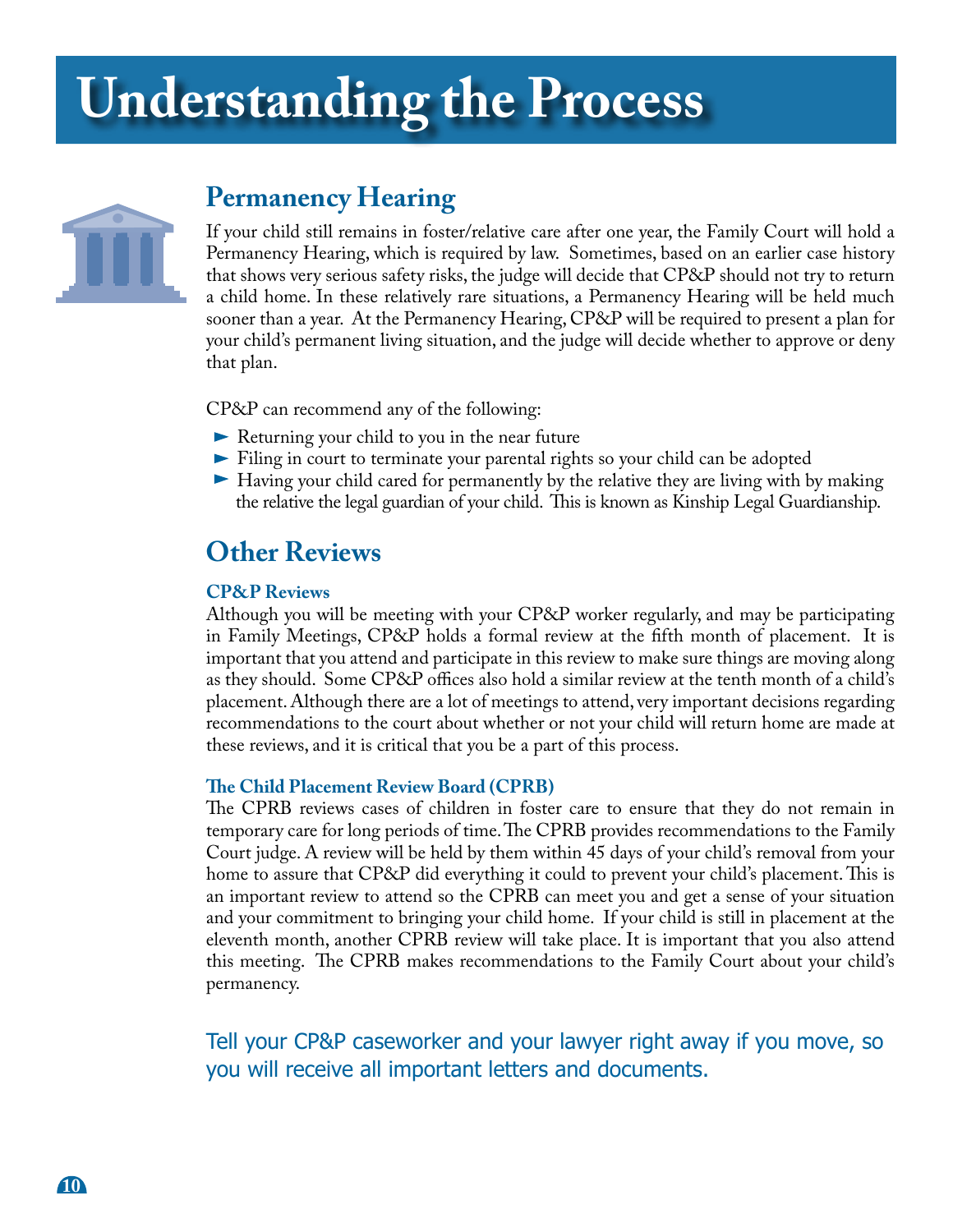# **Understanding the Process Reunification** *bringing my child home bringing my child home* **Reunification** *bringing my child home*

## What is a "permanency goal?"

Every child needs to be raised by a parent who is committed to caring for him or her safely. Having a "permanency goal" helps achieve this for your child placed in foster care. Usually, the permanency goal will be reunification with you, your child's parents. This means all efforts are directed towards making sure that your child will be returned to a safe and stable life at home. For the sake of a child's healthy growth and development, this needs to happen as quickly as possible. Children should not stay in foster care for long periods of time. The lack of permanency in your child's life can hurt his or her chance to grow up to become a secure, happy and confident adult. When a child is removed from home, we must all work together to make your home a safe, permanent place for your child to live as soon as possible.

*If family reunification is not achieved, or if significant progress is not made within the legal timeframes, CP&P will set another permanency goal for your child.* 



## Understanding the Case Plan and Family Meetings

The Case Plan is the plan of action that explains what must occur for your child to be returned safely to your care. It lists the steps that must be taken by both you and CP&P to fix the problem(s) that caused the removal of your child. The plan needs to be created and agreed upon both by you and CP&P. It provides a clear understanding of what goals must be accomplished, and how soon, so you have a clear understanding of what it will take to bring your child home.

Case Plans are developed in partnership with the family, including the children themselves, if they are old enough to participate. Family Meetings are a good way to ensure that this happens. Talk to your caseworker about your child's participation. Some CP&P offices have established formalized programs to make sure that Family Meetings occur, while other offices are just starting that process. Ask your caseworker if Family Meetings are available and/or can be arranged. You may want to invite the people who care about and support you to attend the Family Meetings. This may include relatives, neighbors, religious or community leaders, and other helping professionals. Who you invite is up to you. This is a time when parents and family members can present their view of their circumstances, what needs to change, and how charges can be accomplished. If you did not meet with CP&P staff before your child was placed, a meeting should take place within a few days of your child's removal from your family.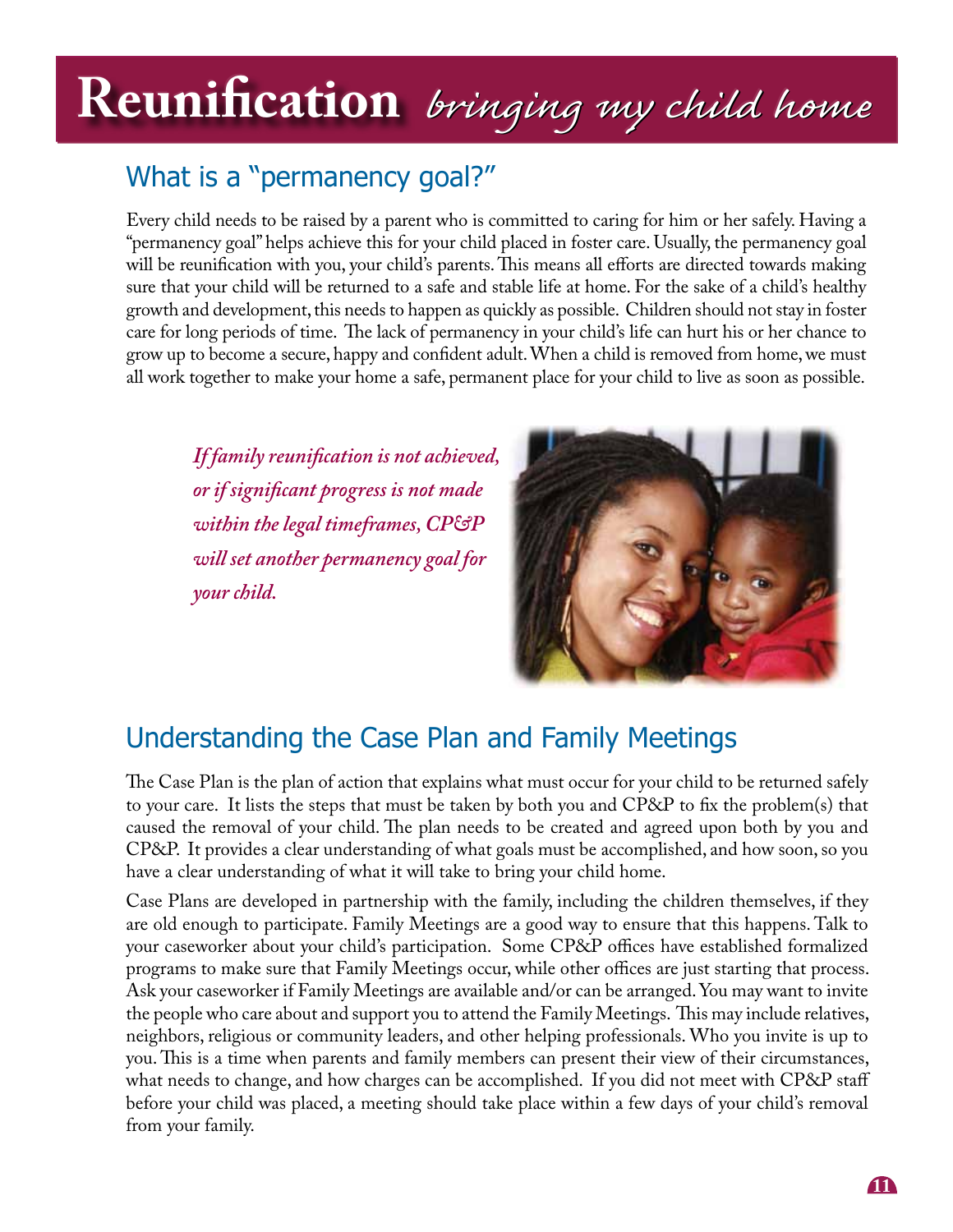# **Reunification** *bringing my child home bringing my child home*

The following issues should be covered at the Family Meeting following the placement of a child in foster care:

- Why did CP&P feel your child could not remain home safely?
- What will need to change before your child can safely return home?
- What type of services will be needed to bring this change about?
- Who are the relatives available to care for your child?
- What is an appropriate visitation plan in your situation?
- Does your child have any special needs and how will these be met?
- Who is your child's doctor, and does he or she have any pressing medical or educational issues that need follow-up?
- Does the family have a clear understanding of what **Concurrent Planning** means? (See definitions on Page 2.)
- When will the next Family Meeting be held?

In addition to the CP&P caseworker meeting with you on a regular basis, it is essential that you and those that support you participate at scheduled Family Meetings. If your worker does not offer this to you, ask if a Family Meeting can be scheduled.

## Preparing for your Family Meeting

Remember that you are the most important person at the Family Meeting! Because your participation is so important, it is best if you are well-prepared. Put some time aside to prepare and try to write down the answers to the following questions.

## **What are your strengths?**

How have you solved problems and gotten through difficult situations before? What parts of your personality can help you now in this situation?

## **What are your needs?**

Think honestly about what type of help you would need to solve the problems you face so that your child can return home safely.

## **What people form your support network?**

Who are the friends and family members that you can trust and rely on? These are the people you will want to have helping you through this difficult time. You may also want to invite them to attend the Family Meetings.

It is essential that the Case Plan developed at the Family Meeting be clear and agreeable to you. It should represent your thoughts and solutions to the agreed upon problems. Both you and your CP&P caseworker will sign this plan. Because it represents a contract between you and CP&P, it is very important that you understand it before you agree to it.



**12**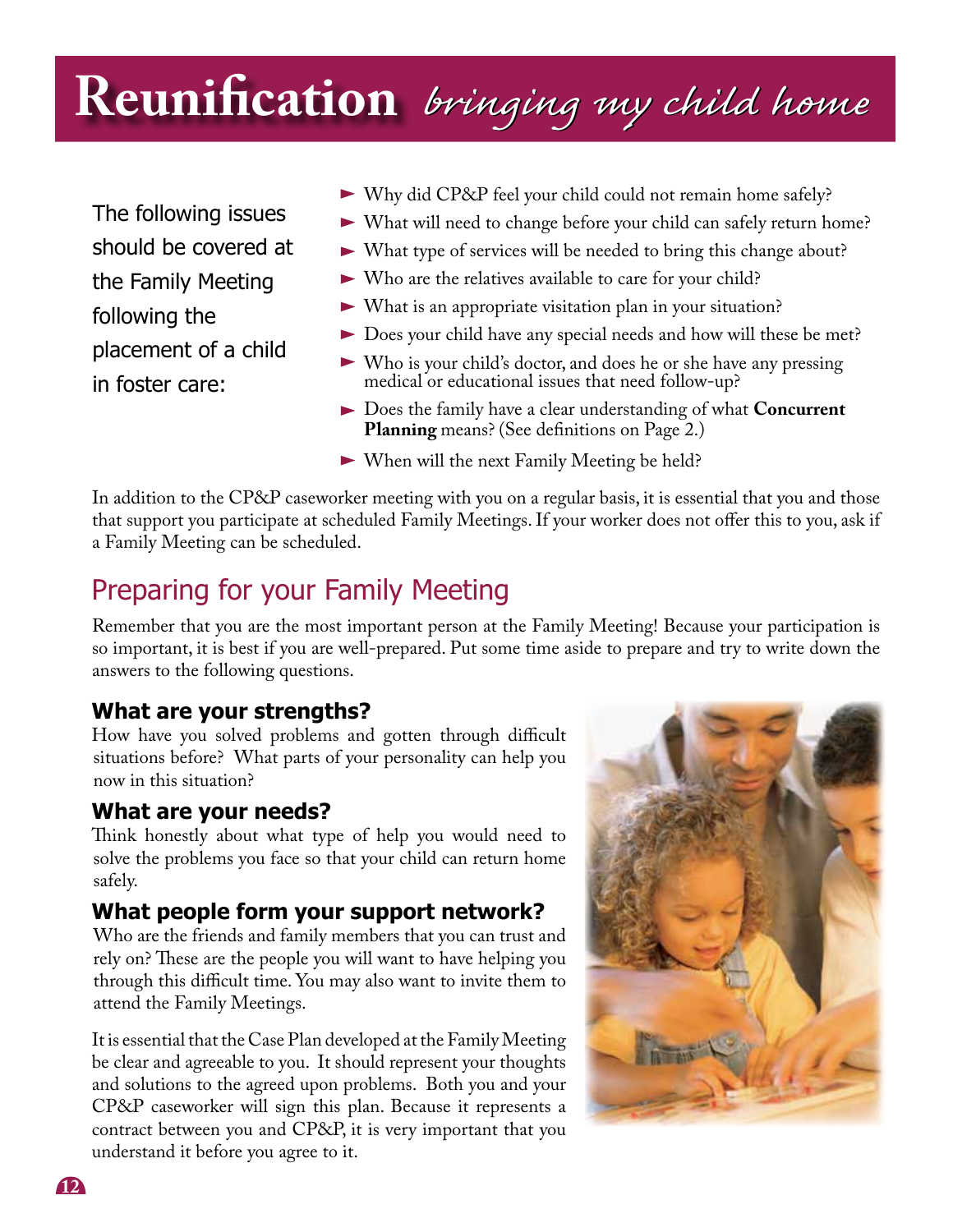# **Reunification** *bringing my child home bringing my child home*

## When will CP&P recommend to the Family Court that my child can come home?

When you have accomplished the goals you and your worker agreed upon in the Case Plan, CP&P should recommend your child's return home. Your child's Law Guardian will also make a recommendation. The judge will make the final decision. When the judge decides a child can safely return home, a court order will be prepared which clarifies what services are needed when the child may return home.

## **What if CP&P does not recommend that my child can come home?**

The Permanency Hearing - usually held at the twelfth month after a child's removal from home - is a critical point in your child's case. The federal law says that if your child has been in foster care for 15 of the last 22 months, CP&P must file a petition for Termination of Parental Rights. CP&P prepares a report for the court and will make one of the following recommendations:

- It is safe for the child to return home.
- You are making significant progress but need a few more months before the child can be returned home safely.
- Alternative permanency goals such as adoption or kinship legal guardianship is needed.

## The final decision is made by the Judge who issues a court order specifying what needs to happen next.

What does "permanency" mean for a child who can't return home?

If the Family Court judge decides that your child cannot return home safely within the legal time frame, or shortly thereafter, the court will order CP&P to choose another permanency goal for him or her. Usually this is adoption, or if that is not able to be achieved or in the best interest of your child, Kinship Legal Guardianship. In many situations this plan has already been decided upon, as part of the concurrent planning process. (See definitions on Page 3.) It is the backup plan that was established if reunification with you could not be achieved. Our commitment to permanency means we must make sure every child lives with a family who will provide love, support, and stability during childhood and beyond.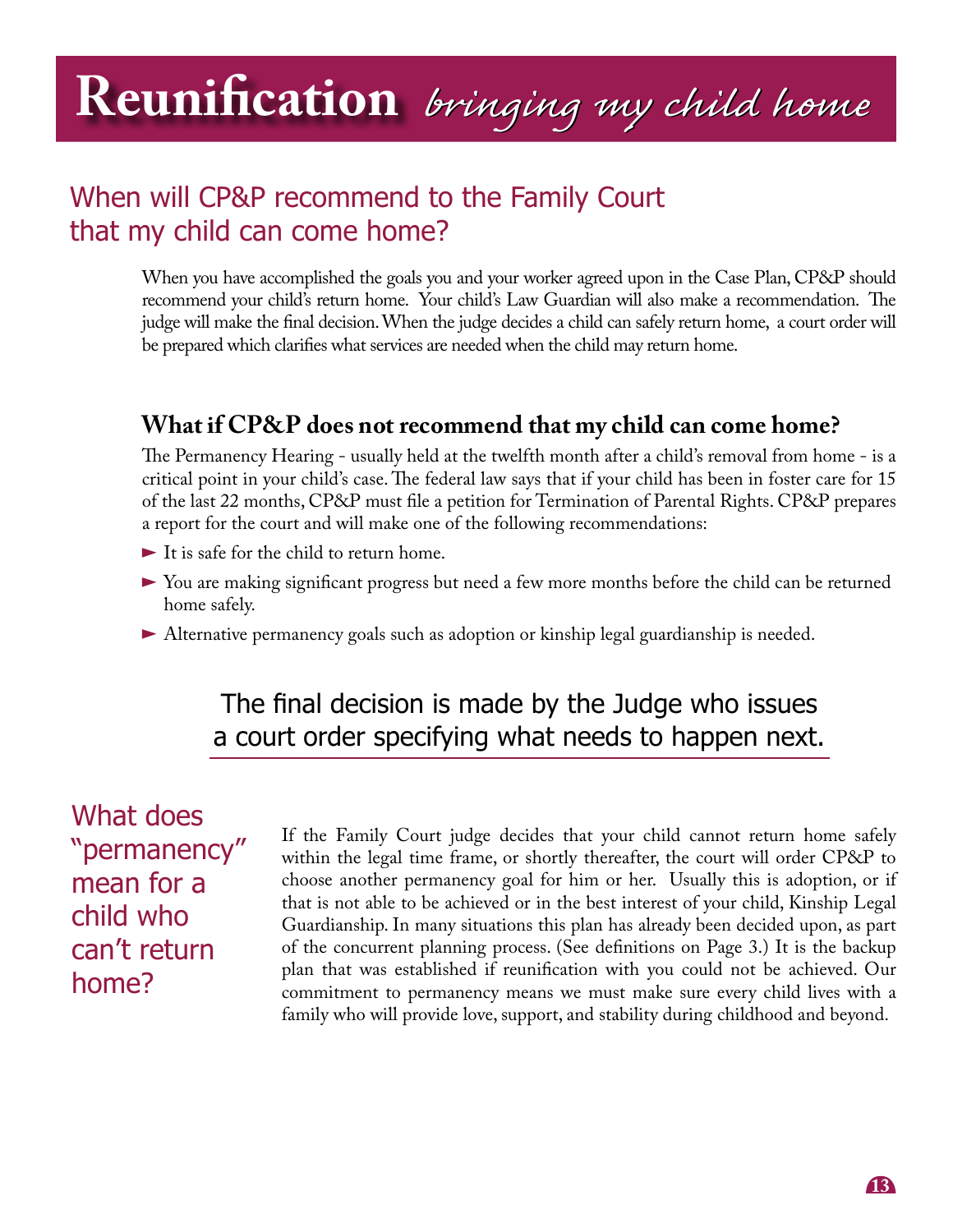## What is the difference between Adoption and Kinship Legal Guardianship (KLG)?

The choice between adoption and KLG as a permanency goal is always based on what appears best for an individual child in his unique family situation.

By law, KLG can only be considered if adoption is ruled out as a reasonable and achievable goal. Adoption is, in most instances, considered the best permanency goal as it provides the child with the most legal, emotional and financial security even when a child is living with relatives. In order for your child to be adopted, your parental rights must be terminated. The decision to file to terminate your legal rights to your child will be made by CP&P, not the relative caretaker.

Both adoption and KLG are legally permanent living situations where the adoptive parent or KLG caretaker agrees to raise a child to adulthood. Parental rights do not need to be terminated before a relative is granted Kinship Legal Guardianship (KLG). The legal guardian has control over contact with parents, as specified by the court, and assumes full responsibility for keeping the child safe. Unlike an adoption, the parent may go back to the Family Court to try and regain guardianship of their child or change the terms of the KLG agreement regarding visitation.

While both adoption and legal guardianship usually receive similar monthly subsidy payments from CP&P, adoption often provides the availability of social services to the child and family, while KLG is limited to the subsidy and New Jersey Medicaid. One of the most important differences in the two programs is that an adoptive parent may choose another person to raise the child in the event of the adoptive parents' death or disability. This person would continue to receive the monthly subsidy payments while caring for the child. The subsidy payments which a Kinship Legal Guardian receives cannot be transferred or given to another caregiver in the event of the illness or death of the guardian and it is likely that the child will return to foster care. The CP&P caseworker is responsible for making sure you and your child's caregiver understand the differences between adoption and KLG, and should give you material explaining these.

## How would my legal rights to my child be terminated?

*There are two ways that your legal rights to your child can be terminated: voluntarily or involuntarily*

## **Voluntary Termination of Parental Rights**

Although it is a tremendously difficult decision, a parent may realize that he or she will not be able to raise their child and it is best that the child be adopted by a family that can provide the care their child needs to become a successful adult. This may be especially true if your child is placed with a relative where family contact will be maintained. You may sign a "**Surrender of Custody"** to allow CP&P to place the child with a licensed adoptive family, or you can agree to the child's adoption by their current foster family. In the latter case, you can sign an "Identified Surrender of Custody" to restrict adoption only to a specified family. If, for any reason, your child's adoption by that family does not take place, you would then retain your parental rights. All Surrenders of Custody for children under the review of the Family Court must be approved by the judge.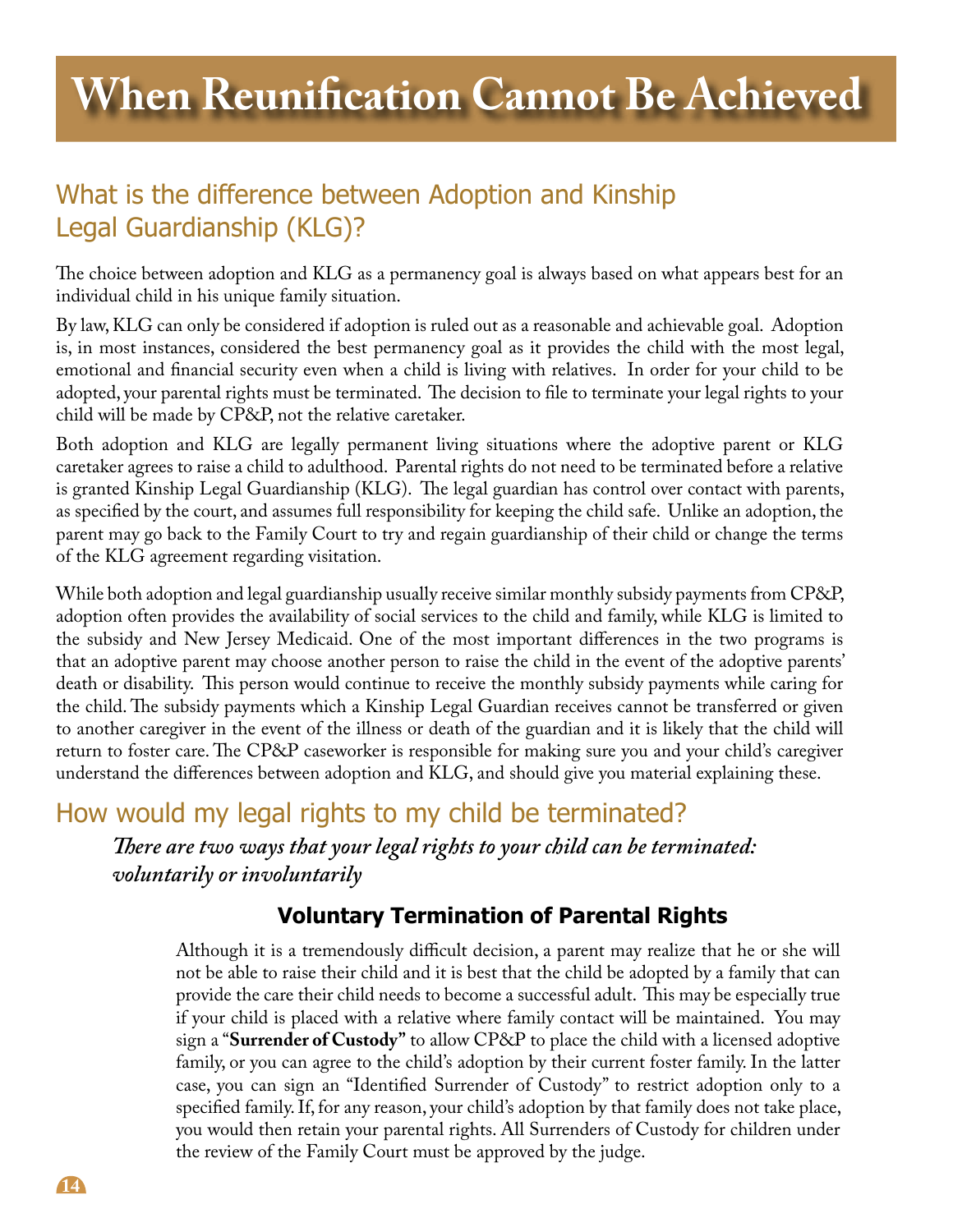# **When Reunification Cannot Be Achieved**



## **Involuntarily Termination of Parental Rights**

The involuntary termination of a parent's legal rights to their child is very serious and therefore CP&P must meet a high burden of proof.

*The most common basis for a Termination of Parental Rights action by CP&P is under the "best interest of the child" section of the law (N.J.S.A. 30:4C-15, 15.1).*

If CP&P brings a Termination of Parental Rights Action against you, they must prove four points:

- Your child was harmed or was at significant risk of harm while in your care.
- You were unwilling or unable to change the conditions that caused the harm or risk of harm, although appropriate services were provided to you.
- There are no other reasonable permanency alternatives to the termination of your parental rights.
- The termination will benefit your child more than if your rights were not terminated, usually because he or she will be adopted.

Although in most instances, CP&P is required to help you change the conditions that caused your child to be removed from your care, in certain circumstances where you have committed a serious crime against one of your children, or your parental rights to one of your other children had been terminated involuntarily, the judge may decide that CP&P is not required to help you.

Other legal grounds under which CP&P may file a Termination of Parental Rights Action include: abandonment of your child for six months or more, or your conviction of abuse, abandonment, neglect or cruelty of a child in a criminal case.

## What happens once CP&P files a Termination of Parental Rights Complaint?

You will be legally served with the Termination Complaint which lists all of the reasons why CP&P is seeking to terminate your legal rights to your child or children. You also will be served with a summons or an Order to Show Cause which will tell you the date to appear in court to "show cause" or present the reasons why your parental rights should not be terminated. You should already have an attorney representing you and need to contact your lawyer immediately.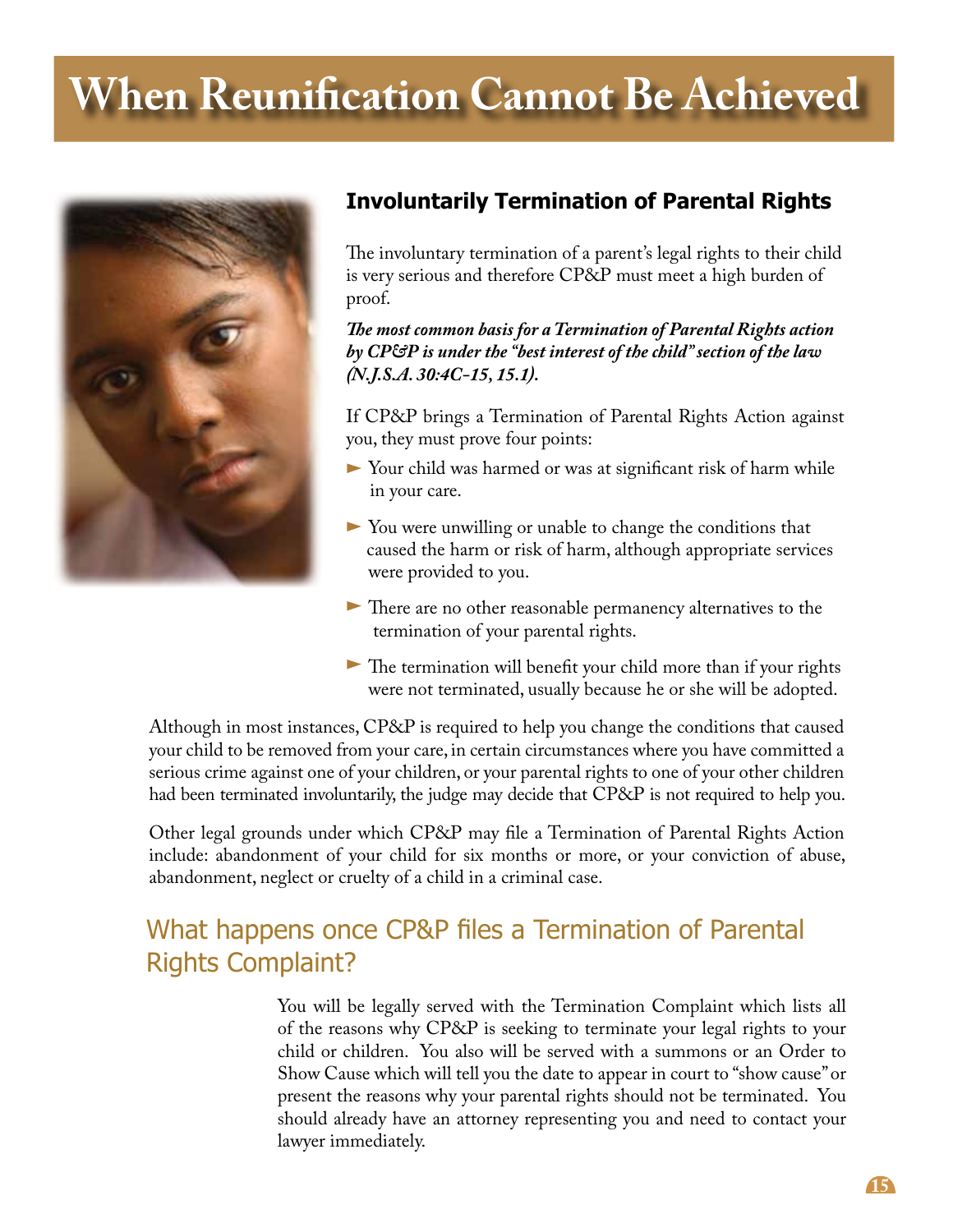# **When Reunification Cannot Be Achieved**

## What hearings will take place?

The type of hearings that take place are very similar to those you already experienced as a result of CP&P removing your child from your care. After the first hearing, called the *return date* for the *Order to Show Cause*, a period known as *discovery* will begin in which the judge will conduct his/ her own review to determine if your parental rights should be terminated.

Through the discovery process, the judge will probably order you to have a psychological evaluation and, if needed, a psychiatric evaluation, and will review reports from any treatment in which you have participated. A bonding evaluation to see how emotionally attached your child is to you is likely to be arranged. A similar evaluation might be ordered for your child and the foster parents if they are interested in adopting. Your lawyer may want these evaluations done again by someone he or she recommends, so you may need to see several doctors. These experts will testify at the hearing regarding their evaluations.



## What happens if the judge terminates my parental rights?

If the judge orders that your parental rights be terminated and you want to appeal his or her decision, **you have 45 days to do so.** Contact your lawyer immediately. You will not have to attend more hearings because in the Appellate Court, a panel of judges reviews the full transcripts of the case to assess whether or not the Family Court judge applied the law correctly in making the decision.

## What happens if my child is adopted?

Your child will live permanently with his or her adoptive parents and may have a name change. In New Jersey, open adoption agreements cannot be legally enforced, but based on your relationship with the adoptive parents, they may be willing to give you information about your child and may even let you visit with him or her. You will always be your child's biological parent and CP&P maintains an Adoption Registry for adopted adults to locate biological relatives. You will be given forms to fill out so if your child at age 18, or his adoptive parents on his behalf before that time, wants to locate you, the information will be made available.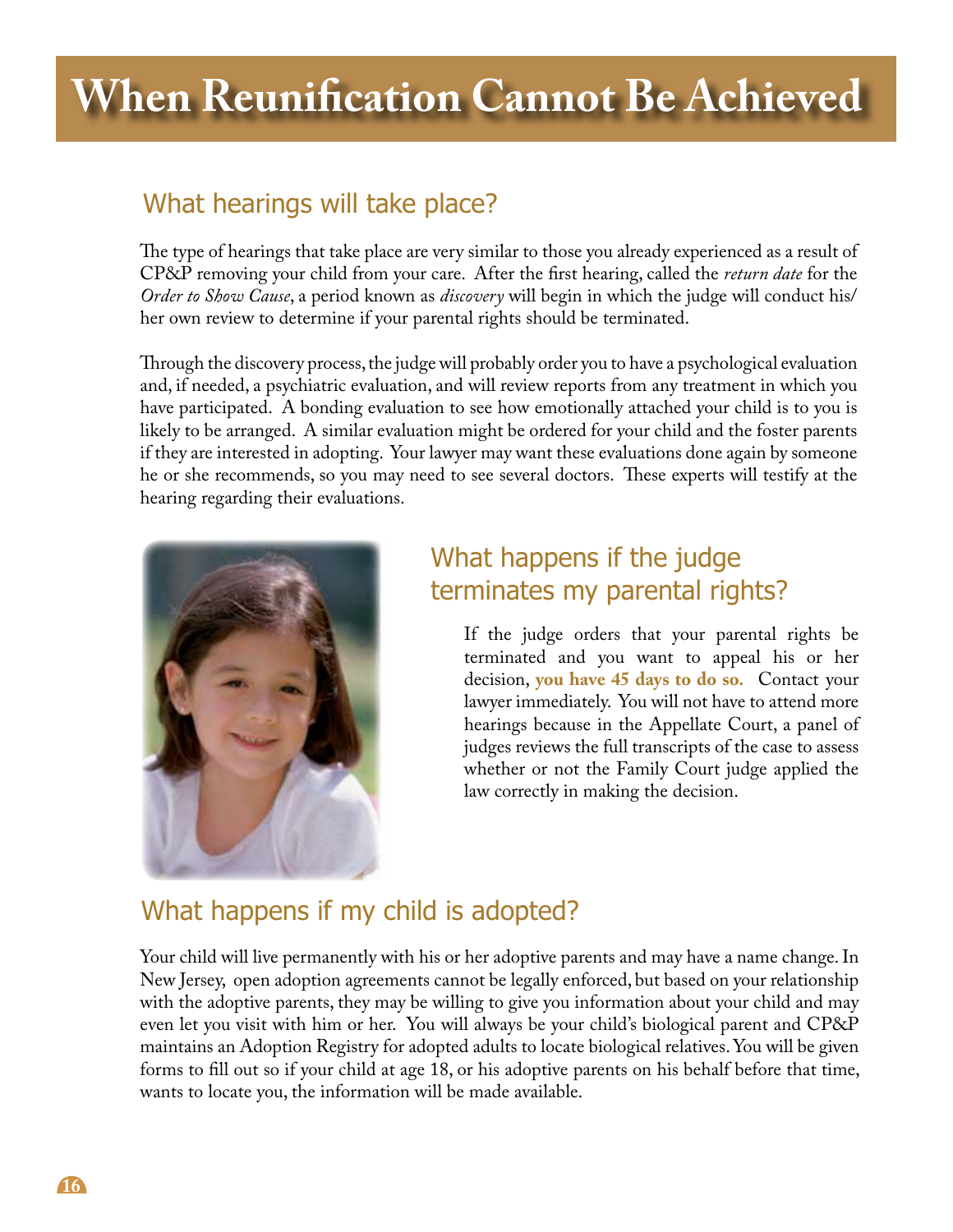# **When Your Resources!**

## PARENTS' RIGHTS

## **As the parent of a child in foster or relative care, you have the right to:**

- $\blacktriangleright$  Know the reasons for your child's placement outside your home.
- $\blacktriangleright$  Know and understand what needs to happen to have your child returned home.
- $\blacktriangleright$  Know the name and phone numbers of your caseworker, lawyer and any service agency working with you.
- Receive timely notice of every court hearing and Family Meeting.
- Request a Family Meeting if you do not understand the Case Plan or feel it needs to be changed.
- Receive notice whenever a change in your Case Plan is being considered.
- $\blacktriangleright$  Receive regular updates from your caseworker on your child's health, development, behavior, and progress in school and any change in his or her circumstances.
- Visit with your child, and request transportation assistance if you need it to see your child.
- Consult with your lawyer, and be represented by your lawyer in any Family Court proceedings.
- Ask questions and receive answers about anything having to do with your family situation.
- **Continue to make important** decisions regarding your child's health and educational needs.

## HELPFUL HINTS

Because you are involved in court proceedings which may seriously affect you and your child's future, it is a good idea to be organized and keep track of events, conversations, and important documents.

A good way to keep track of all that's going on is to keep a journal. Take any ordinary notebook, and use it to record everything that happens during your involvement with CP&P and Family Court. Bring it to the Family Meetings and Court Hearings. Use it to write down all information that you get from caseworkers and lawyers.

Keep a log with the date and time of every meeting, hearing, and visit you attend, as well as every phone call you make - even if you only leave a message.

Keep a folder handy for important papers. Ask for a photocopy of any document you are asked to sign, and keep it in this folder. This will also be a good place to store any letters and petitions you receive in the mail, either from CP&P or from Family Court.

Make sure that you read and understand anything you are asked to sign. If you have a reading disability, need translation to a different language, or have a hearing impairment, ask your caseworker or service provider for help. They must help you.

If you are unable to reach your lawyer in between hearings, be sure to tell your caseworker and the judge at the next Family Court hearing.

Reach out to friends and family during this difficult time. Although it may be hard to ask for help, people solve problems better when they are supported by others who care about them.

Remember that while lawyers and social workers are available to help you, you often are you own best advocate.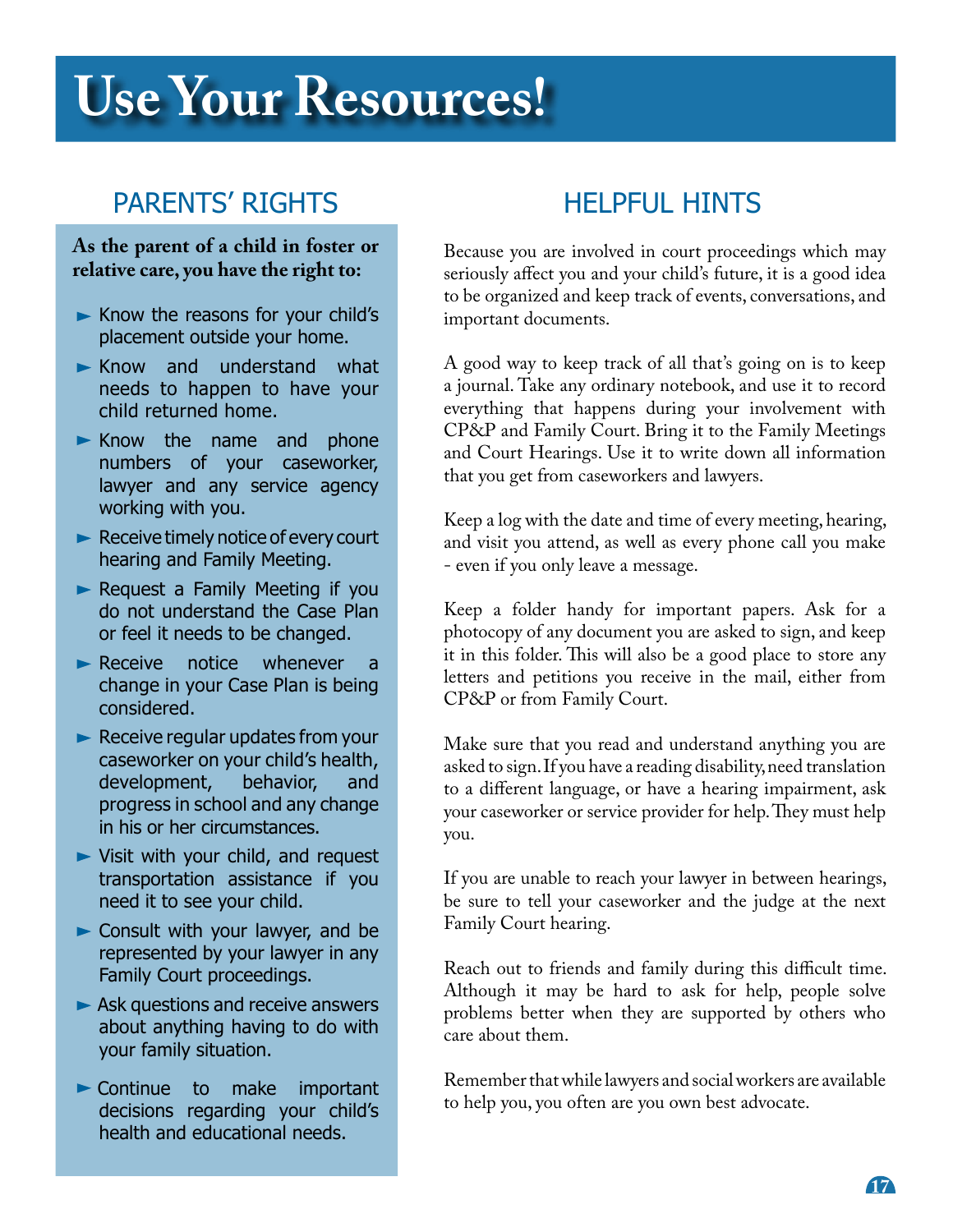# **Important Numbers**

| <b>Child Abuse Hotline</b><br>(State Central Registry)<br><b>1-877 NJ ABUSE</b><br>$(1 - 877 - 652 - 2873)$<br>TTY 1-800-835-5510<br><b>Family Helpline</b> | If anyone has a reasonable<br>cause to believe that a child has<br>been abused or neglected, he<br>or she has a legal responsibility<br>to report it to CP&P, which is<br>mandated by law to investigate<br>all reports of child abuse and<br>neglect.<br>If you are feeling stressed out, | <b>Statewide Parent</b><br><b>Advocacy Network</b><br>(SPAN)<br>1-800-654-SPAN<br>$(1 - 800 - 654 - 7726)$ | This organization provides<br>support to parents and caregivers<br>to ensure healthy development<br>and education of children and<br>youth and advocates for parents'<br>rights. |
|-------------------------------------------------------------------------------------------------------------------------------------------------------------|--------------------------------------------------------------------------------------------------------------------------------------------------------------------------------------------------------------------------------------------------------------------------------------------|------------------------------------------------------------------------------------------------------------|----------------------------------------------------------------------------------------------------------------------------------------------------------------------------------|
|                                                                                                                                                             |                                                                                                                                                                                                                                                                                            | <b>Domestic Violence</b><br>1-800-572-SAFE<br>$(1 - 800 - 572 - 7233)$                                     | Call this number for information<br>and referrals to emergency<br>services for victims of domestic<br>violence.                                                                  |
| 1-800- THE KIDS<br>$(1 - 800 - 843 - 5437)$                                                                                                                 | call to speak anonymously with<br>a trained volunteer who can<br>listen and help.                                                                                                                                                                                                          | <b>Addictions Hotline of</b><br>New Jersey<br>(Substance Abuse)                                            | Call this number for information<br>and treatment referrals for<br>substance abuse.                                                                                              |
| <b>Child Behavioral</b>                                                                                                                                     | Call this number to find out                                                                                                                                                                                                                                                               | 1-800-238-2333                                                                                             |                                                                                                                                                                                  |
| <b>Health Services</b><br>1-877-652-7624                                                                                                                    | about services for children<br>and teens with emotional<br>and behavioral health care<br>challenges and their families.                                                                                                                                                                    | <b>Work First New Jersey</b><br>1-800-792-9773                                                             | Call this number for information<br>about New Jersey's welfare<br>program including Temporary<br>Assistance for Needy Families,                                                  |
| Office of Advocacy<br>1-877-543-7864                                                                                                                        | This helpline provides a timely<br>response to constituents'<br>issues and concerns regarding<br>programs and services provided<br>by the Department of Children<br>and Families.                                                                                                          |                                                                                                            | General Assistance and phone<br>numbers to your local county<br>welfare agency.                                                                                                  |
|                                                                                                                                                             |                                                                                                                                                                                                                                                                                            | <b>Food Stamps</b><br>1-800-687-9512                                                                       | This is a federal benefit program<br>which helps eligible working and<br>non-working low-income<br>individuals and families pay for food.                                        |
| <b>New Jersey State Bar</b><br><b>Association</b><br><b>Automated Help-Line</b><br>732-249-5000                                                             | If you need to find a lawyer,<br>your County Bar Association<br>can help. The State Bar Asso-<br>ciation can give you the phone<br>number in your area.                                                                                                                                    | <b>WIC Program</b><br>1-866-44-NJWIC<br>$(1 - 866 - 446 - 5942)$                                           | This is a nutrition program which<br>provides nutritious foods to<br>pregnant, breast feeding, or post-<br>partum women, as well as infants<br>and children up to age five       |
| <b>Legal Services of</b><br>New Jersey<br>1-888-LSNJ-LAW<br>$(1 - 888 - 576 - 5529)$                                                                        | Contact this hotline for free<br>information, advice and referrals<br>for low-income people with<br>civil legal problems.                                                                                                                                                                  | <b>Low Income Home</b><br><b>Energy Assistance</b><br>1-800-510-3102                                       | This program provides subsidies<br>to help low-income families and<br>individuals pay for heating costs.                                                                         |
| <b>Child Care Helpline</b><br>1-800-332-9227                                                                                                                | This number can give you<br>information about child care<br>resources in your area.                                                                                                                                                                                                        | New Jersey<br><b>Family Care</b><br>1-800-701-0710                                                         | This is a federal and state-funded<br>free or low-cost health insurance<br>program for uninsured children<br>of working parents.                                                 |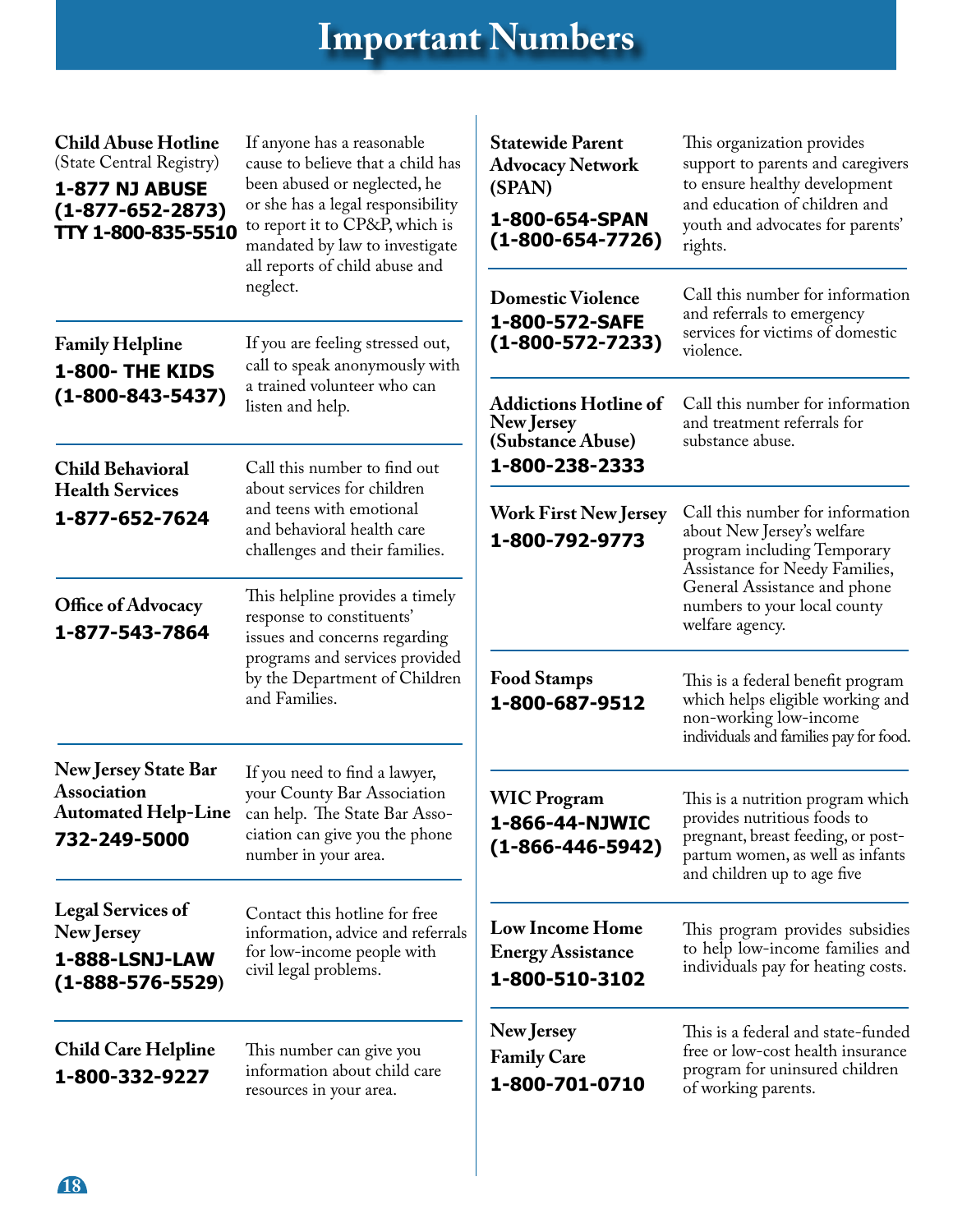### **Atlantic County**

**CP&P Atlantic East LO** 1601 Atlantic Avenue Atlantic City, NJ 08401 (800) 392-2655

**CP&P Atlantic West LO** 5218 Atlantic Avenue Suite 104 Mays Landing, NJ 08330 (866) 816-9199

**Atlantic County Court Family Division** 1201 Bacharach Blvd. Atlantic City, NJ 08401 (609) 345-6700

## **Atlantic Law Guardian**

Citicenter Building 1300 Atlantic Avenue Mezzanine Atlantic City, NJ 08401 (609) 441-3773

### **Bergen County**

**CP&P Bergen Central LO** 240 Frisch Court 2nd Floor Paramus, NJ 07652 (866) 224-1859

**CP&P Bergen South LO** 125 State Street 1st & 2nd Floors Hackensack, NJ 07601 (800) 531-1096

**Bergen County Court Family Division** 10 Main Street Hackensack, NJ 07601 (201) 527-2317

**Bergen Law Guardian** 60 State Street 3rd Floor Hackensack, NJ 07601 (201) 996-8065

### **Burlington County**

**CP&P Burlington East LO** Mount Laurel Corporate 10 Lucas Drive Lumberton, NJ 08048 (866) 663-1331

**CP&P Burlington West LO**  200 Campbell Drive Suite 200 Willingboro, NJ 08046 (800) 847-1753

**Burlington County Court Family Division** Courts Facility and County Office Building 49 Rancocas Road Mount Holly, NJ 08060 (609) 518-2645

**Burlington Law Guardian** 100 High Street 1st Floor, Suite 102 Mount Holly, NJ 08060 (609) 518-3068

### **Camden County**

**CP&P Camden Central LO** 101 Haddon Avenue 4th and 5th Floors Camden, NJ 08101

#### **CP&P Camden North LO**

101 Haddon Avenue 3rd Floor Camden, NJ 08101 (800) 982-7412

(800) 531-1091

**CP&P Camden South LO**  4 Echelon Plaza 201 Laurel Road Voorhees, NJ 08043 (800) 982-7395

**CP&P Camden East LO**

4 Echelon Plaza 2nd Floor 201 Laurel Road Voorhees, NJ 08043 (888) 576-9629

**Camden County Court Family Division** 101 South 5th Street Camden NJ, 08103 (856) 379-2204

**Camden Law Guardian**

20 East Clementon Road Suite 301 North Gibbsboro, NJ 08026 (856) 346-8008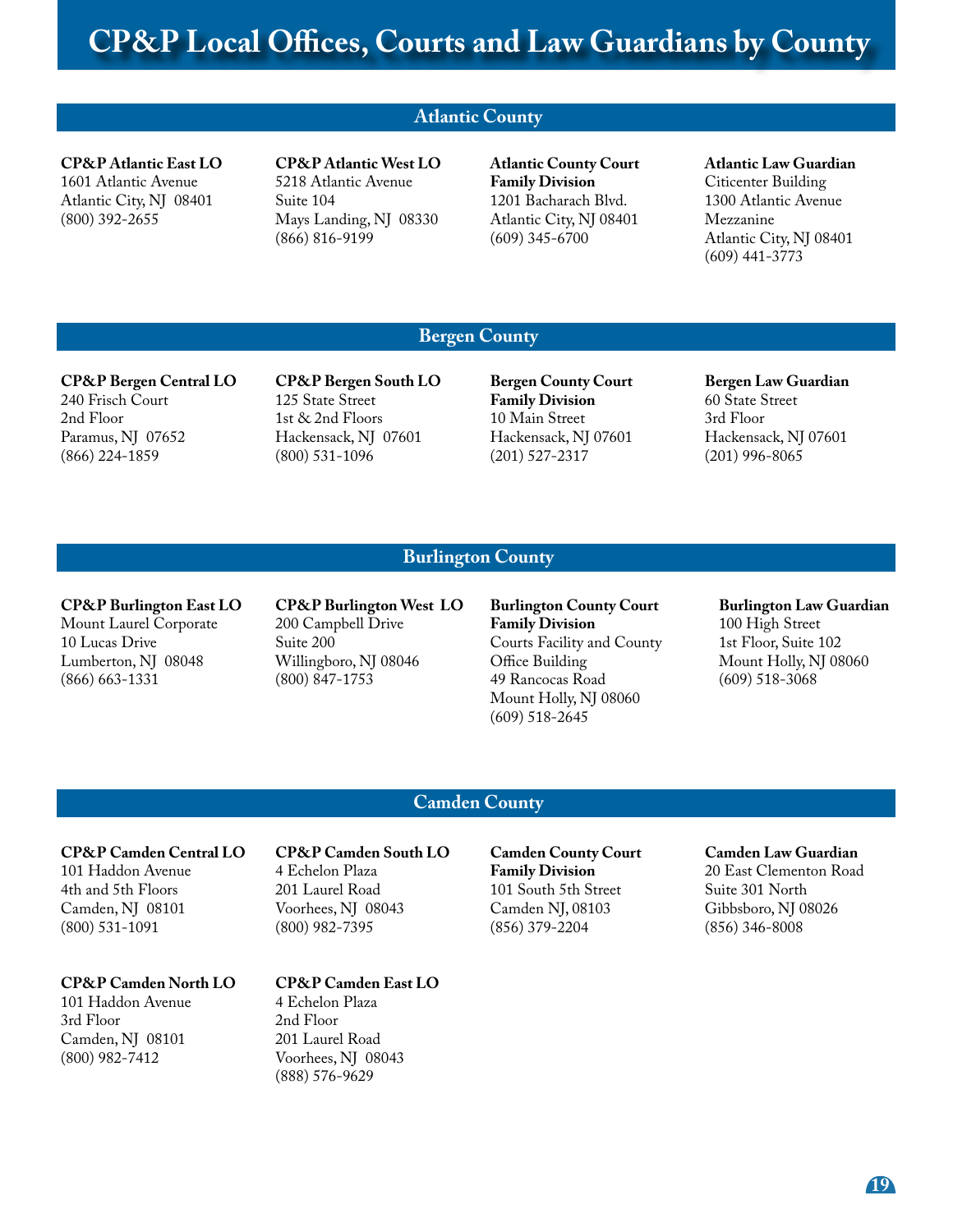## **Cape May County**

#### **CP&P Cape May LO**

Court House Commons Building B 601 Route 9 South Cape May Court House NJ, 08210 (800) 531-1259

**Cape May Court Family Division** Cape May Court House 9 North Main Street Cape May Court House, NJ 08210 (609) 463-6611

**Cape May Law Guardian**  Citicenter Building 1300 Atlantic Avenue Mezzanine Atlantic City, NJ 08401 (609) 441-3773

## **Cumberland County**

**Essex County**

**CP&P Cumberland East LO** 415 Landis Avenue 1st Floor Vineland, NJ 08360 (866) 816-1105

**CP&P Cumberland West LO**  40 East Broad Street Suite 400 Bridgeton, NJ 08302 (800) 531-1228

**Cumberland County Court Family Division** Cumberland Courthouse Broad and Fayette Streets Bridgeton, NJ 08302 (856) 453-4534

**Cumberland Law Guardian** 14 East Commerce Street 3rd Floor Bridgeton, NJ 08302 (856) 459-7350

**CP&P Newark Center City LO** 153 Halsey Street 3rd Floor Newark, NJ 07101 (800) 392-9532

**CP&P Essex Central LO** 240 South Harrison Street East Orange, NJ 07018 (800) 392-9535

**Newark Adoption Office** 153 Hasley Street, 3rd Flr Newark, NJ 07101 (800) 392-2843

**CP&P Newark Northeast LO** 153 Halsey Street 4th Floor Newark, NJ 07101 (800) 392-9531

**CP&P Essex North LO** 650 Bloomfield Ave. 3rd floor Bloomfield, NJ 07003 (800) 392-9536

**CP&P Newark South LO** 153 Halsey Street 4th Floor Newark, NJ 07101 (800) 847-1751

**CP&P Essex South LO**

50-58 Burnett Avenue Maplewood, NJ 07040 (888) 670-6407

### **Essex County Court Family Division** Robert N. Wilentz Court Complex 212 Washington Street Newark, NJ 07102 (973) 693-6600

**Essex Law Guardian**

31 Clinton Street 2nd Floor PO Box 46007 Newark, NJ 07101 (973) 648-4572

### **Gloucester County**

**CP&P Gloucester East LO** 309 Fries Mill Road Echo Plaza Unit 10 Sewell, NJ 08080-9283 (866) 753-8124

**CP&P Gloucester West LO** 215 Crown Point Road Thorofare, NJ 08086 (800) 847-1741

**Gloucester County Court Family Division** 2 South Broad Street Facility, 3rd Floor Woodbury, NJ 08096 (856) 686-7410

**Gloucester Law Guardian**

20 East Clementon Road Suite 301 North Gibbsboro, NJ 08026 (856) 346-8008

**20**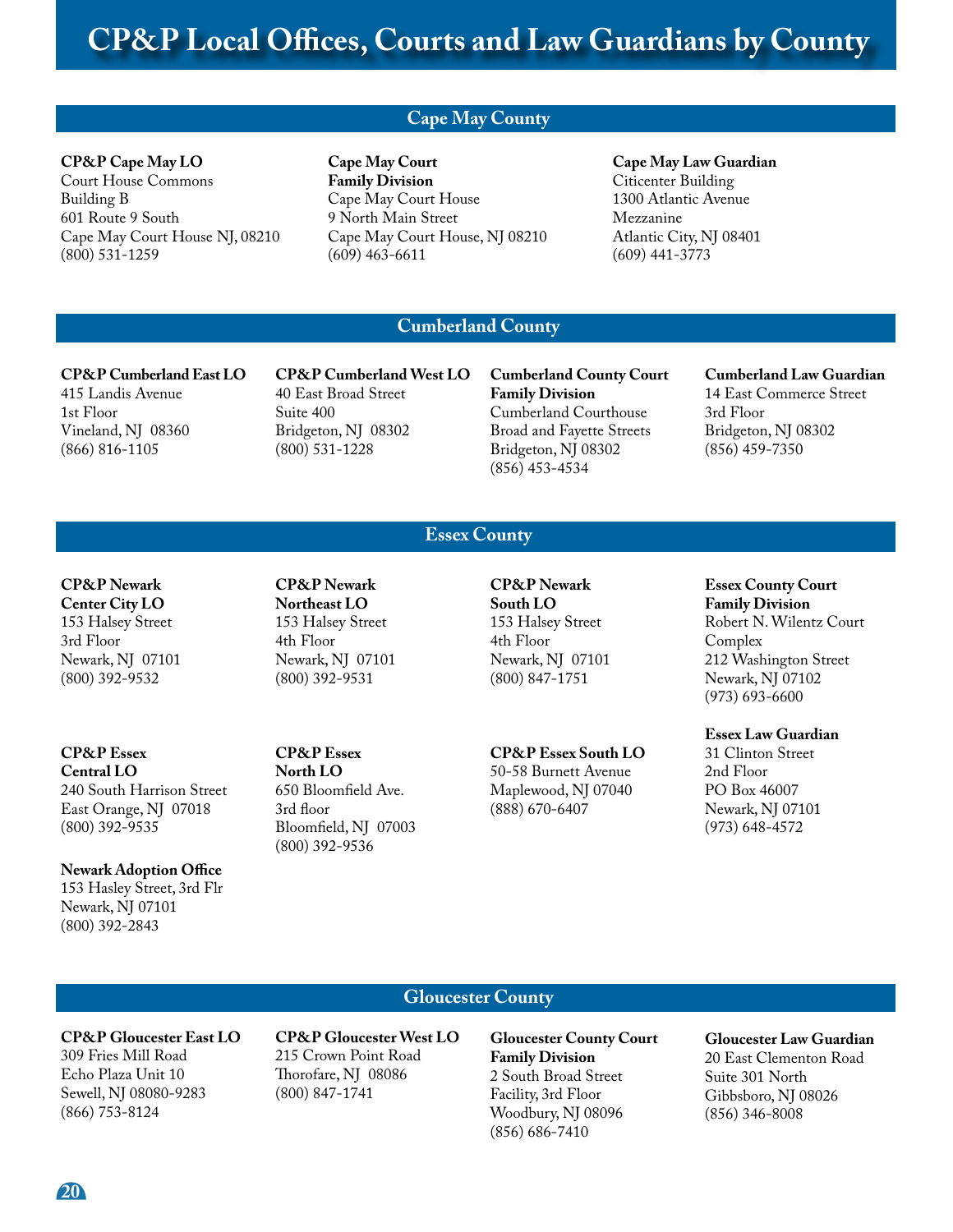## **Hudson County**

## **CP&P Hudson Central LO**

438 Summit Avenue 4th Floor Jersey City, NJ 07306 (800) 982-7397

## **CP&P Hudson South LO**

690 Broadway 4th Floor Bayonne, NJ 07002 (800) 982-7396

**CP&P Hudson North LO** Gateway Plaza 4th Floor 1 Harmon Meadow Blvd. Secaucus, NJ 07094 (800) 982-7401

**Hudson County Court Family Division** Administration Building 595 Newark Avenue Jersey City, NJ 07306 (201) 795-6786

#### **Hudson Law Guardian** 60 State Street

3rd Floor Hackensack, NJ 07601 (201) 996-8065

### **CP&P Hudson West LO**  Gateway Plaza 5th Floor 1 Harmon Meadow Blvd. Secaucus, NJ 07094 (888) 670-6406

### **Hunterdon County**

#### **CP&P Hunterdon LO**

84 Park Avenue 1st Floor Flemington, NJ 08822 (800) 392-2724

**Hunterdon County Court Family Division** 65 Park Avenue Flemington, NJ 08822 (908) 237-5880

#### **Hunterdon Law Guardian**

840 Bear Tavern Road 2nd Floor Mountain View Office Park Ewing, NJ 08628 (609) 530-3623

### **Mercer County**

### **CP&P Mercer South LO**

120 S. Stockton Street 2nd Floor PO Box 717 Trenton, NJ 08625 (800) 392-2721

**CP&P Mercer North LO** 3131 Princeton Pike Building 6, Suite 202 Lawrenceville, NJ 08648 (800) 392-2735

**Mercer County Court Family Division** 175 South Broad Street 2nd Floor PO Box 8068 Trenton, NJ 08650 (609) 571-4200

### **Mercer Law Guardian**

840 Bear Tavern Road 2nd Floor Mountain View Office Ewing, NJ 08628 (609) 530-3623

### **Middlesex County**

#### **CP&P Middlesex Central LO**  301 Blair Road, 3rd Floor

Avenel, NJ 07001 (888) 895-2404

#### **CP&P Middlesex Coastal**

458 Florida Grove Road Perth Amboy, NJ 08861 (800) 531-1261

**CP&P Middlesex West LO** 53 Knightsbridge Road Piscataway, NJ 08854 (800) 531-1258

**Middlesex County Court Family Division** 120 New Street PO Box 2691 New Brunswick, NJ 08903 (732) 519-3275

### **Middlesex Law Guardian**

172A New Street New Brunswick, NJ 08901 (732) 246-5912

**21**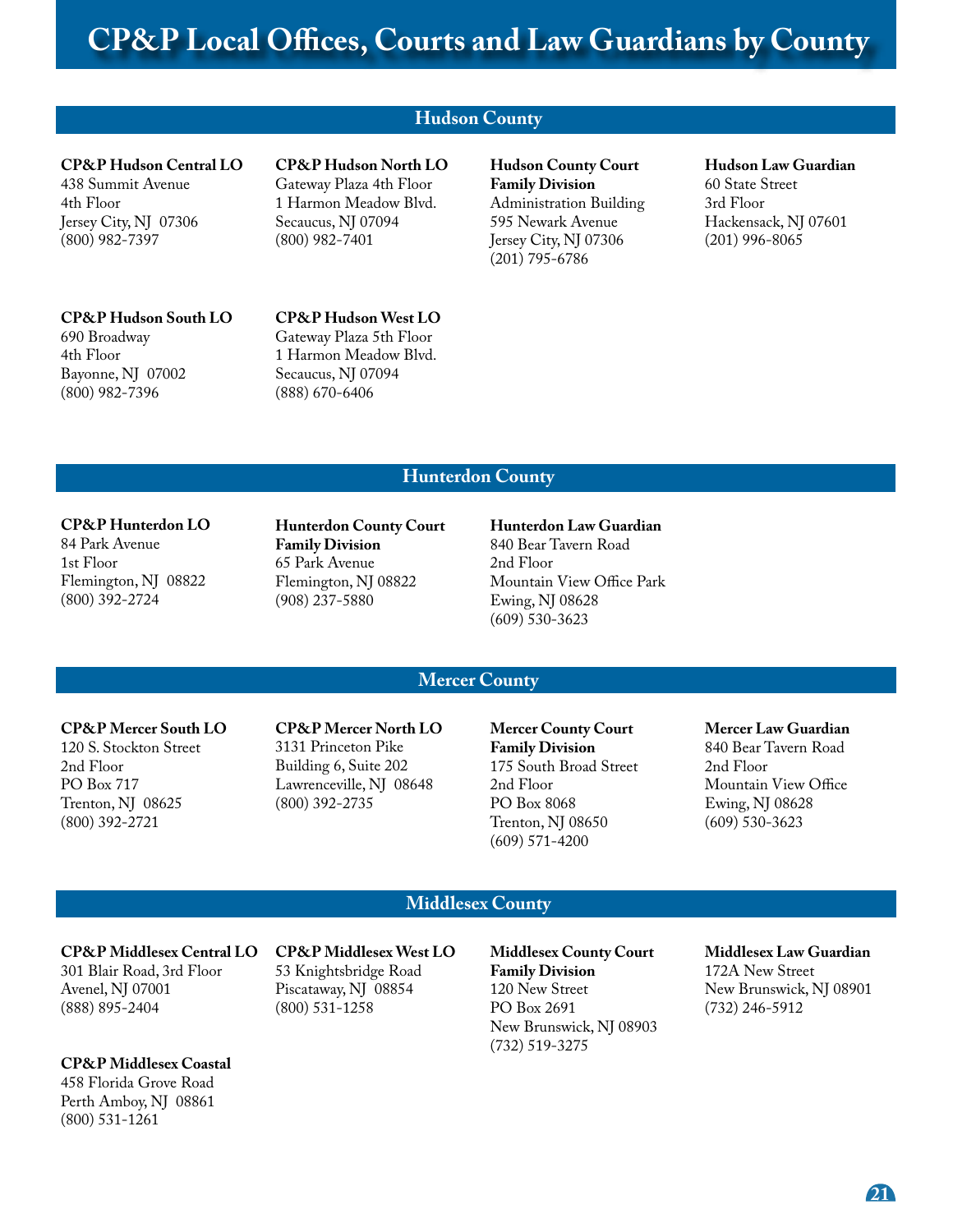**Monmouth County**

## **CP&P Monmouth North LO**

Monmouth Park Corporate Center 1 185 Route 36 West, Bldg. E West Long Branch, NJ 07764 (800) 392-9511

**CP&P Monmouth South LO**  630 Bangs Avenue Asbury Park, NJ 07712 (800) 392-9512

**Monmouth County Court Family Division** 71 Monument Park P. O. Box 1266 Freehold, NJ 07728 (732) 677-4348

#### **Monmouth Law Guardian** 630 Bangs Avenue 3rd Floor Asbury Park, NJ 07728

## **Morris County**

### **CP&P Morris East LO**

Mack-Cali Corporate Center 201 Littleton Road Lower Level Morristown, NJ 07960 (800) 688-3890

**CP&P Morris West LO** 855 Route 10 East Randolph, NJ 07869 (800) 392-9518

**Morris County Court Family Division** Washington & Court Streets Morristown, NJ 07963 (973) 656-4340

### **Morris Law Guardian**

(732) 869-2268

7 Sussex Avenue Morristown, NJ 07960 (973) 451-5630

### **Ocean County**

**CP&P Ocean North LO**  1215 Route 70 West Lakewood, NJ 08701 (866) 544-9197

**CP&P Ocean South LO** 1510 Hooper Avenue Suite 210 Toms River, NJ 08753 (800) 442-6232

**Ocean County Court Family Division** Justice Complex 120 Hooper Ave. 2nd floor Toms River, NJ 08753 (732) 929-2037

**Ocean Law Guardian**

630 Bangs Avenue 3rd Floor Asbury Park, NJ 07728 (732) 869-2268

### **Passaic County**

**CP&P Passaic Central LO**  22 Mill Street, 3rd Floor Paterson, NJ 07501 (800) 531-1260

**CP&P Passaic North LO** 100 Hamilton Plaza 11th Floor Paterson, NJ 07505 (800) 847-1743

**Passaic County Court Family Division** Administration Building 401 Grand Street Paterson, NJ 07505 (973) 247-8459

**Passaic Law Guardian** 66 Hamilton Street 5th Floor Paterson, NJ 07505 (973) 977-4185

### **Salem County**

#### **CP&P Salem LO** 199 East Broadway

2nd Floor Salem, NJ 08079 (800) 531-1263

**Salem County Court Family Division** 92 Market Street Salem, NJ 08079 (856) 935-7510

**Salem Law Guardian** 20 East Clementon Road Suite 301 North Gibbsboro, NJ 08026 (856) 346-8008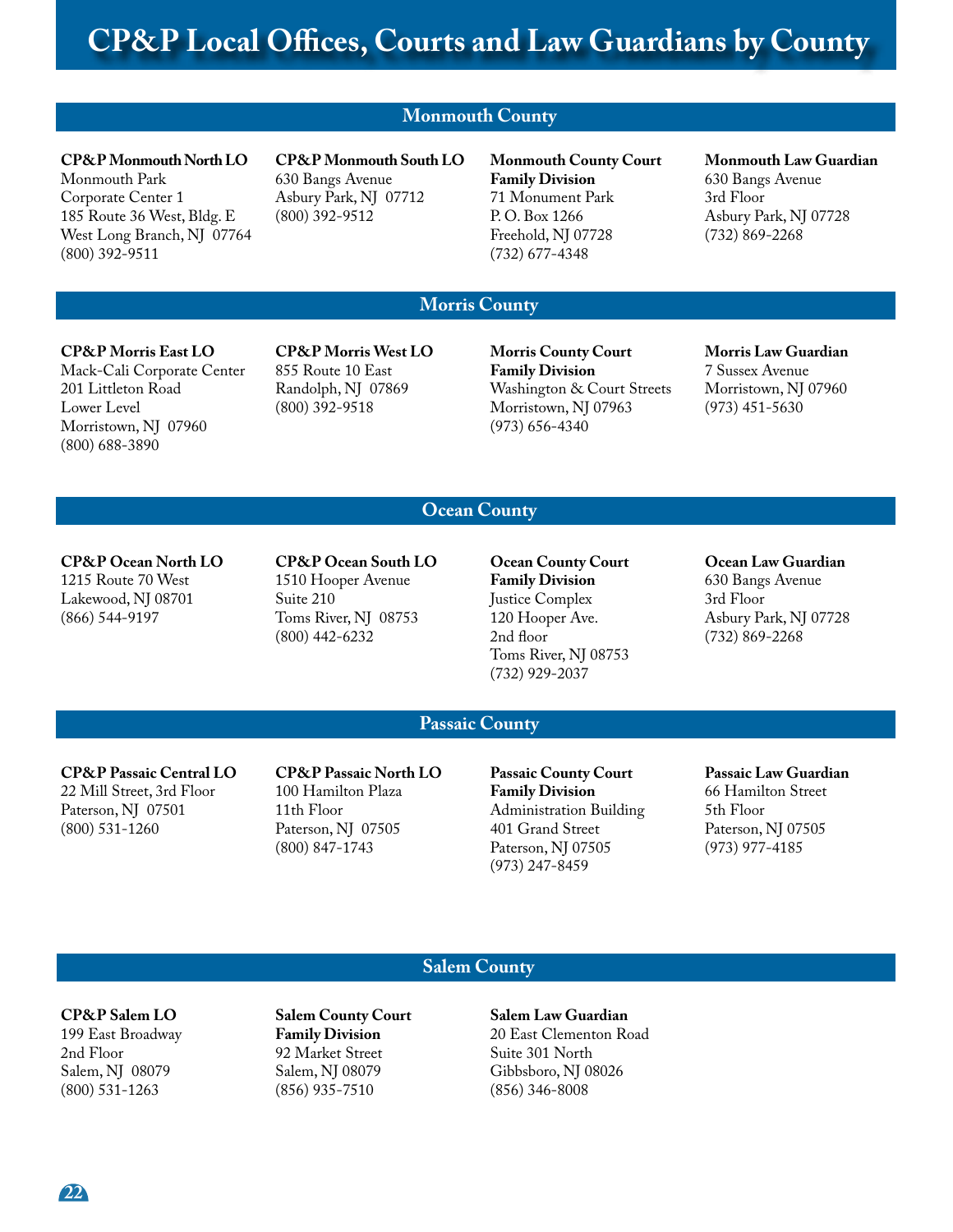## **Somerset County**

#### **CP&P Somerset LO**

92 East Main Street Suite 101 Somerville, NJ 08876 (800) 392-2734

**Somerset County Court Family Division** 20 North Bridge Street P.O. Box 3000 Somerville, NJ 08876 (908) 231-7000

**Somerset Law Guardian** 75 Veterans Memorial Drive East Suite 203 Somerville, NJ 08876 (908) 575-3200

### **Sussex County**

#### **CP&P Sussex LO** 20 East Clinton Street Newton, NJ 07860 (800) 392-2654

**Sussex County Court Family Division** 43-47 High Street Newton, NJ 07860 (973) 579-0675

**Sussex Law Guardian** 20 East Clinton Street Newton, NJ 07860 (973) 383-5002

### **Union County**

### **CP&P Union Central LO** 570 South Avenue East Cranford, NJ 07016 (866) 224-1914

## **CP&P Union East LO**

80 West Grand Street Elizabeth, NJ 07202 (800) 847-1738

**CP&P Union West LO**  Park Madison Building 200 West 2nd Street 4th floor Plainfield, NJ 07060 (800) 847-1750

**Union County Court Family Division** Courthouse Annex Elizabethtown Plaza 2 Broad Street Elizabeth, NJ 07207 (908) 659-5827

**Union Law Guardian** 1100 E. Jersey Street Elizabeth, NJ 07201 (908) 820-8971

### **Warren County**

### **CP&P Warren LO** 415 East Washington Avenue Washington, NJ 07882 (800) 531-1229

**Warren County Court Family Division** 413 2nd Street Belvidere, NJ 07823 (908) 475-6150

**Warren Law Guardian** 20 East Clinton Street Newton, NJ 07860 (973) 383-5002